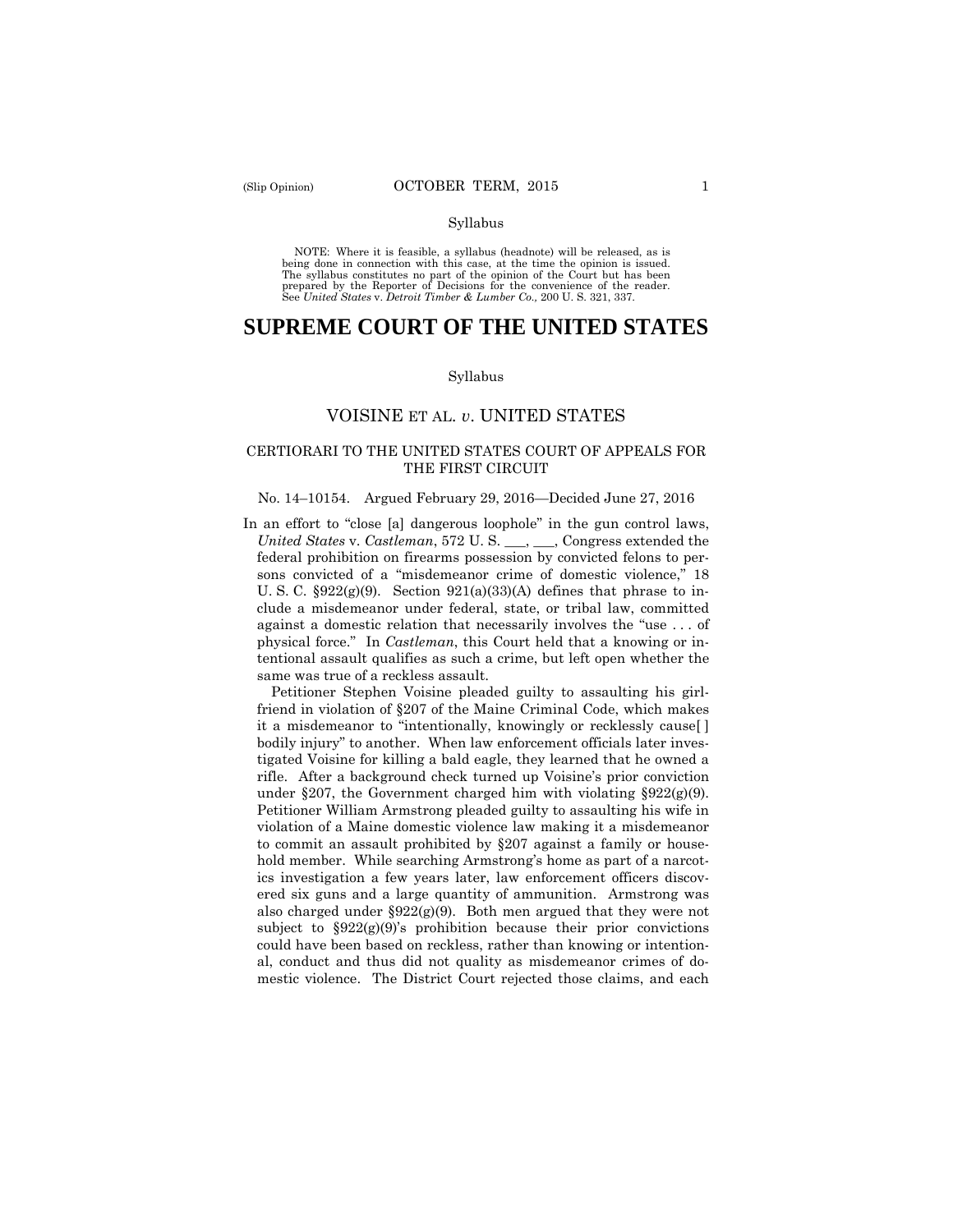#### Syllabus

 further consideration in light of *Castleman.* The First Circuit again petitioner pleaded guilty. The First Circuit affirmed, holding that "an offense with a *mens rea* of recklessness may qualify as a 'misdemeanor crime of violence' under §922(g)(9)." Voisine and Armstrong filed a joint petition for certiorari, and their case was remanded for upheld the convictions on the same ground.

*Held*: A reckless domestic assault qualifies as a "misdemeanor crime of domestic violence" under §922(g)(9). Pp. 4–12.

 which held that the "use" of force excludes accidents. Reckless con-(a) That conclusion follows from the statutory text. Nothing in the phrase "use... of physical force" indicates that  $\S 922(g)(9)$  distinguishes between domestic assaults committed knowingly or intentionally and those committed recklessly. Dictionaries consistently define the word "use" to mean the "act of employing" something. Accordingly, the force involved in a qualifying assault must be volitional; an involuntary motion, even a powerful one, is not naturally described as an active employment of force. See *Castleman*, 572 U. S., at \_\_\_. But nothing about the definition of "use" demands that the person applying force have the purpose or practical certainty that it will cause harm, as compared with the understanding that it is substantially likely to do so. Nor does *Leocal* v. *Ashcroft*, 543 U. S. 1, duct, which requires the conscious disregard of a known risk, is not an accident: It involves a deliberate decision to endanger another. The relevant text thus supports prohibiting petitioners, and others with similar criminal records, from possessing firearms. Pp. 5–8.

(b) So too does the relevant history. Congress enacted  $\S 922(g)(9)$  in 1996 to bar those domestic abusers convicted of garden-variety assault or battery misdemeanors—just like those convicted of felonies from owning guns. Then, as now, a significant majority of jurisdictions—34 States plus the District of Columbia—defined such misdemeanor offenses to include the reckless infliction of bodily harm. In targeting those laws, Congress thus must have known it was sweeping in some persons who had engaged in reckless conduct. See, *e.g., United States* v. *Bailey*, 9 Pet. 238, 256. Indeed, that was part of the point: to apply the federal firearms restriction to those abusers, along with all others, covered by the States' ordinary misdemeanor assault laws.

Petitioners' reading risks rendering §922(g)(9) broadly inoperative in the 35 jurisdictions with assault laws extending to recklessness. Consider Maine's law, which criminalizes "intentionally, knowingly or recklessly" injuring another. Assuming that statute defines a single crime, petitioners' view that  $\S 921(a)(33)(A)$  requires at least a knowing *mens rea* would mean that *no* conviction obtained under that law could qualify as a "misdemeanor crime of domestic violence."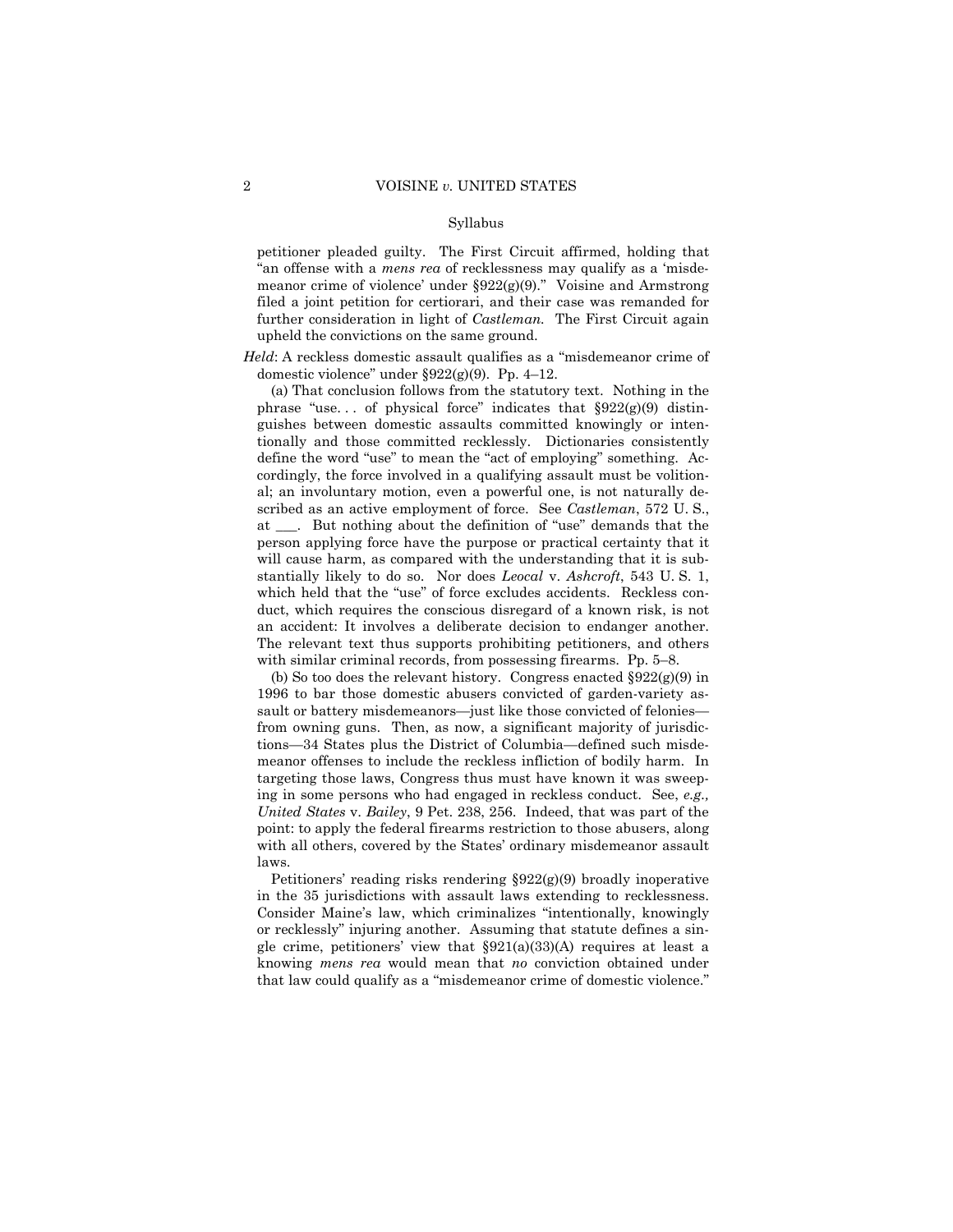## Syllabus

*Descamps* v. *United States*, 570 U. S. \_\_\_, \_\_\_. In *Castleman*, the Court declined to construe  $\S 921(a)(33)(A)$  so as to render  $\S 922(g)(9)$ ineffective in 10 States. All the more so here, where petitioners' view would jeopardize §922(g)(9)'s force in several times that many. Pp. 8–11.

778 F. 3d 176, affirmed.

 KAGAN, J., delivered the opinion of the Court, in which ROBERTS, C. J., and KENNEDY, GINSBURG, BREYER, and ALITO, JJ., joined. THOMAS, J., filed a dissenting opinion, in which SOTOMAYOR, J., joined as to Parts I and II.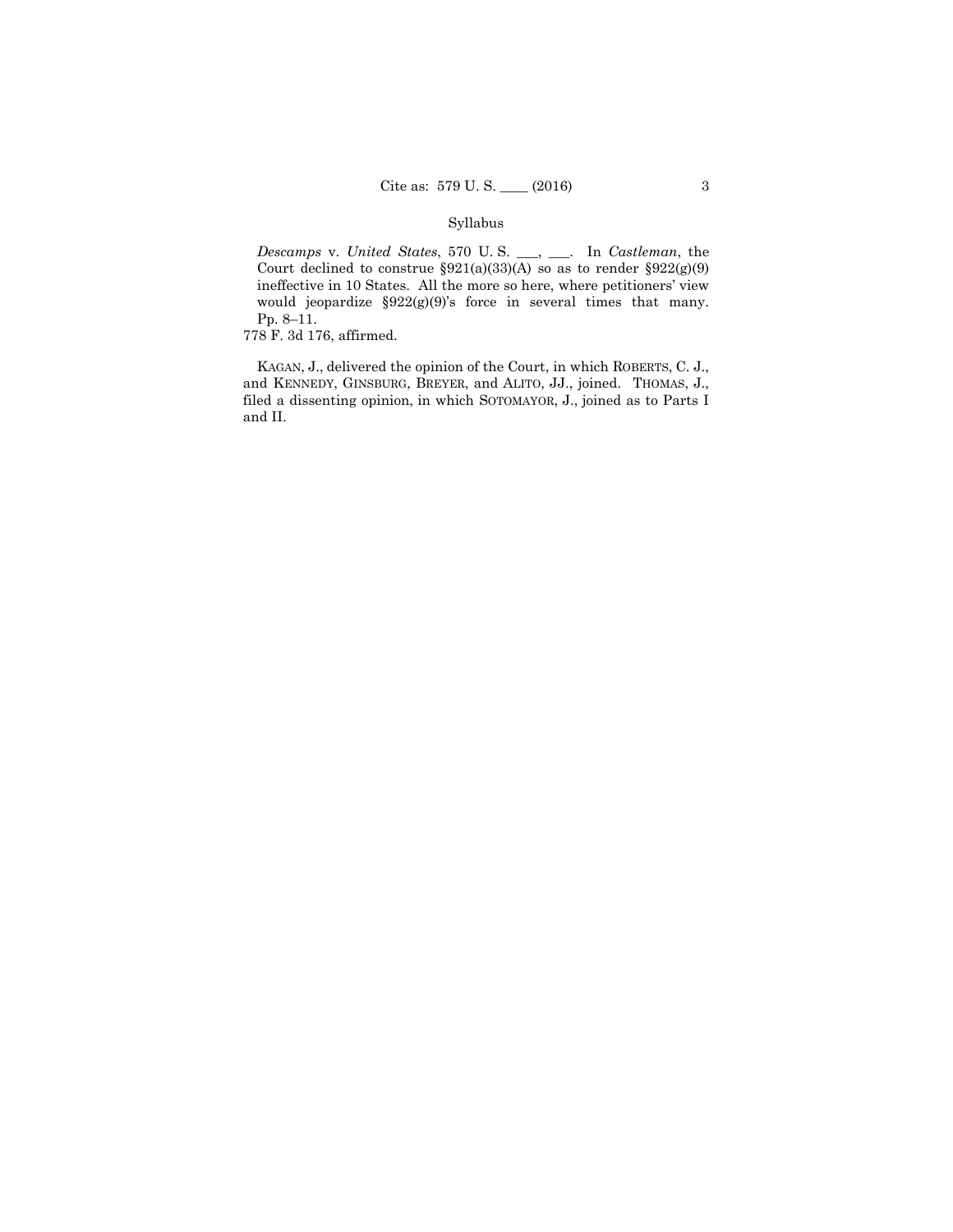preliminary print of the United States Reports. Readers are requested to notify the Reporter of Decisions, Supreme Court of the United States, Wash- ington, D. C. 20543, of any typographical or other formal errors, in order that corrections may be made before the preliminary print goes to press. NOTICE: This opinion is subject to formal revision before publication in the

## $\frac{1}{2}$  , where  $\frac{1}{2}$ **SUPREME COURT OF THE UNITED STATES**

### $\frac{1}{2}$  ,  $\frac{1}{2}$  ,  $\frac{1}{2}$  ,  $\frac{1}{2}$  ,  $\frac{1}{2}$  ,  $\frac{1}{2}$ No. 14–10154

## STEPHEN L. VOISINE AND WILLIAM E. ARMSTRONG, III, PETITIONERS *v.* UNITED STATES

## ON WRIT OF CERTIORARI TO THE UNITED STATES COURT OF APPEALS FOR THE FIRST CIRCUIT

#### [June 27, 2016]

## JUSTICE KAGAN delivered the opinion of the Court.

Federal law prohibits any person convicted of a "misdemeanor crime of domestic violence" from possessing a firearm. 18 U.S.C.  $\S 922(g)(9)$ . That phrase is defined to include any misdemeanor committed against a domestic relation that necessarily involves the "use . . . of physical force."  $\S 921(a)(33)(A)$ . The question presented here is whether misdemeanor assault convictions for reckless (as contrasted to knowing or intentional) conduct trigger the statutory firearms ban. We hold that they do.

I

Congress enacted  $\S 922(g)(9)$  some 20 years ago to "close" [a] dangerous loophole" in the gun control laws. *United States* v. *Castleman*, 572 U. S. \_\_\_, \_\_\_ (2014) (slip op., at 2) (quoting *United States* v. *Hayes*, 555 U. S. 415, 426 (2009)). An existing provision already barred convicted felons from possessing firearms. See  $\S 922(g)(1)$  (1994 ed.). But many perpetrators of domestic violence are charged with misdemeanors rather than felonies, notwithstanding the harmfulness of their conduct. See *Castleman*, 572 U. S., at \_\_\_ (slip op., at 2). And "[f]irearms and domestic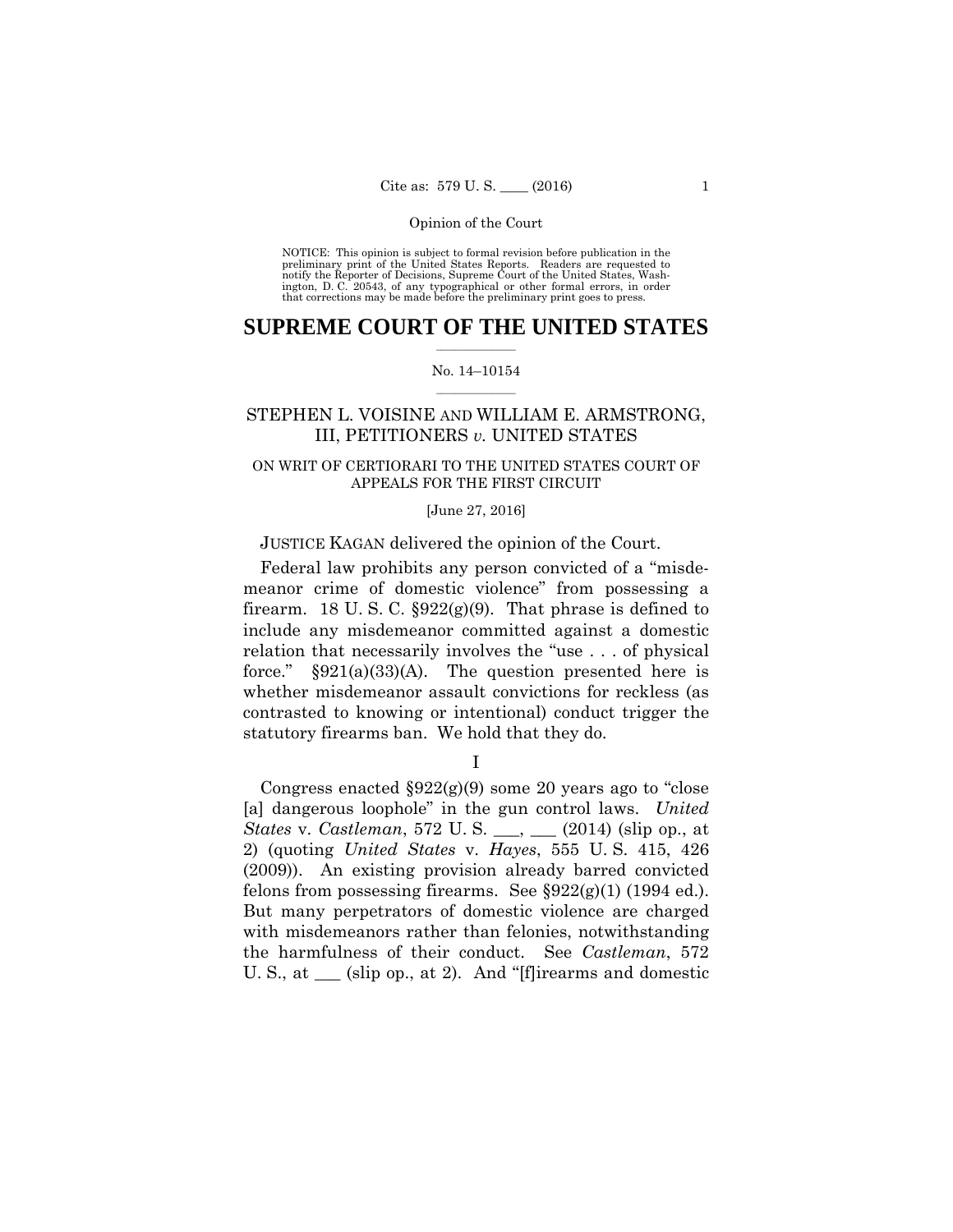strife are a potentially deadly combination." *Hayes,* 555 U. S., at 427. Accordingly, Congress added §922(g)(9) to prohibit any person convicted of a "misdemeanor crime of domestic violence" from possessing any gun or ammunition with a connection to interstate commerce. And it defined that phrase, in  $\S 921(a)(33)(A)$ , to include a misdemeanor under federal, state, or tribal law, committed by a person with a specified domestic relationship with the victim, that "has, as an element, the use or attempted use of physical force."

Two Terms ago, this Court considered the scope of that definition in a case involving a conviction for a knowing or intentional assault. See *Castleman*, 572 U.S., at \_\_\_ (slip op., at 4–13). In *Castleman*, we initially held that the word "force" in  $\S 921(a)(33)(A)$  bears its common-law meaning, and so is broad enough to include offensive touching. See *id.*, at \_\_\_ (slip op., at 4). We then determined that "the knowing or intentional application of [such] force is a 'use' of force." *Id.*, at \_\_\_ (slip op., at 13). But we expressly left open whether a reckless assault also qualifies as a "use" of force—so that a misdemeanor conviction for such conduct would trigger §922(g)(9)'s firearms ban. See *id.,*  at  $\_\_$ , n. 8 (slip op., at 11, n. 8). The two cases before us now raise that issue.

Petitioner Stephen Voisine pleaded guilty in 2004 to assaulting his girlfriend in violation of §207 of the Maine Criminal Code, which makes it a misdemeanor to "intentionally, knowingly or recklessly cause[ ] bodily injury or offensive physical contact to another person." Me. Rev. Stat. Ann., Tit. 17–A, §207(1)(A). Several years later, Voisine again found himself in legal trouble, this time for killing a bald eagle. See 16 U. S. C. §668(a). While investigating that crime, law enforcement officers learned that Voisine owned a rifle. When a background check turned up his prior misdemeanor conviction, the Government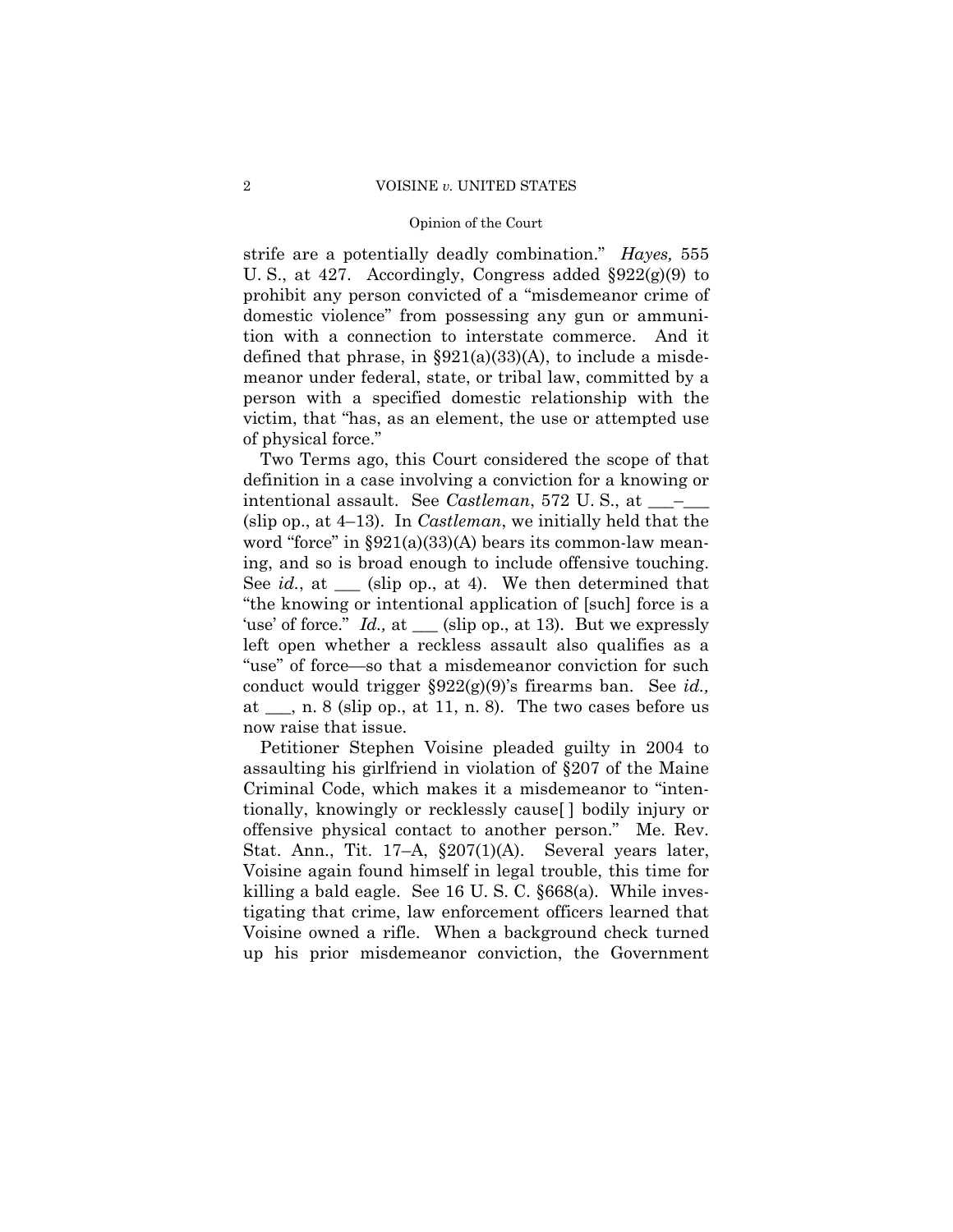charged him with violating 18 U.S.C.  $\S 922(g)(9)^1$ .

Petitioner William Armstrong pleaded guilty in 2008 to assaulting his wife in violation of a Maine domestic violence law making it a misdemeanor to commit an assault prohibited by §207 (the general statute under which Voisine was convicted) against a family or household member. See Me. Rev. Stat. Ann., Tit. 17–A, §207– A(1)(A). A few years later, law enforcement officers searched Armstrong's home as part of a narcotics investigation. They discovered six guns, plus a large quantity of ammunition. Like Voisine, Armstrong was charged under  $\S 922(g)(9)$  for unlawfully possessing firearms.

 reckless, rather than knowing or intentional, conduct. Both men argued that they were not subject to  $\S 922(g)(9)$ 's prohibition because their prior convictions (as the Government conceded) could have been based on The District Court rejected those claims. Each petitioner then entered a guilty plea conditioned on the right to appeal the District Court's ruling.

The Court of Appeals for the First Circuit affirmed the two convictions, holding that "an offense with a *mens rea*  of recklessness may qualify as a 'misdemeanor crime of violence' under §922(g)(9)." *United States* v. *Armstrong*, 706 F. 3d 1, 4 (2013); see *United States* v. *Voisine*, 495 Fed. Appx. 101, 102 (2013) (*per curiam*). Voisine and Armstrong filed a joint petition for certiorari, and shortly after issuing *Castleman*, this Court (without opinion) vacated the First Circuit's judgments and remanded the cases for further consideration in light of that decision.

<sup>1</sup> In *United States* v. *Hayes*, 555 U. S. 415, 418 (2009), this Court held that a conviction under a general assault statute like §207 (no less than one under a law targeting only domestic assault) can serve as the predicate offense for a  $\S 922(g)(9)$  prosecution. When that is so, the Government must prove in the later, gun possession case that the perpetrator and the victim of the assault had one of the domestic relationships specified in §921(a)(33)(A). See *id.,* at 426.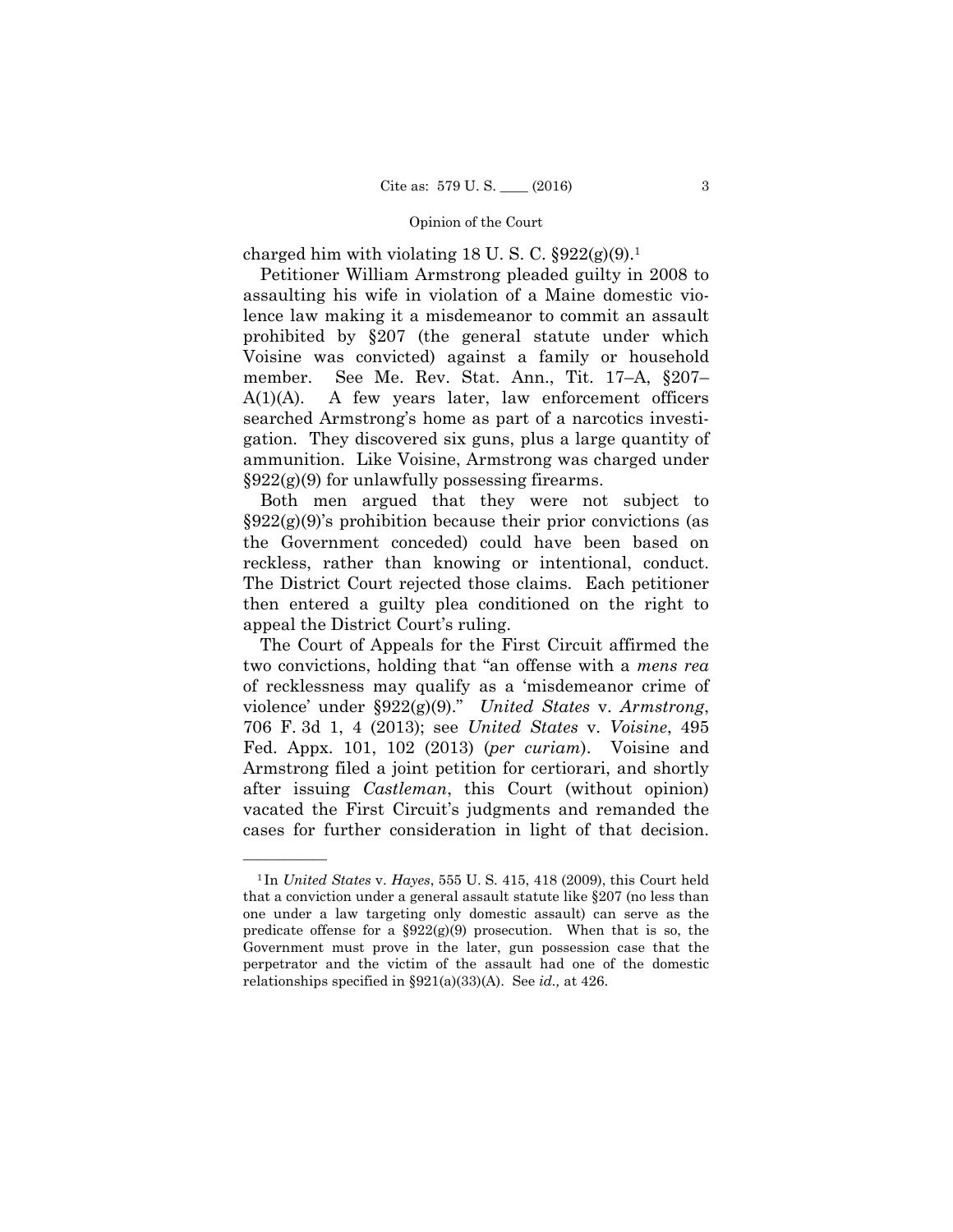See *Armstrong* v. *United States*, 572 U. S. \_\_\_ (2014). On remand, the Court of Appeals again upheld the convictions, on the same ground. See 778 F. 3d 176, 177 (2015).

individual from possessing a gun under  $\S 922(g)(9)$ .<sup>2</sup> We We granted certiorari, 577 U.S.  $\_\_$  (2015), to resolve a Circuit split over whether a misdemeanor conviction for recklessly assaulting a domestic relation disqualifies an now affirm.

The issue before us is whether  $\S 922(g)(9)$  applies to reckless assaults, as it does to knowing or intentional ones. To commit an assault recklessly is to take that action with a certain state of mind (or *mens rea*)—in the dominant formulation, to "consciously disregard[ ]" a substantial risk that the conduct will cause harm to another. ALI, Model Penal Code §2.02(2)(c) (1962); Me. Rev. Stat. Ann., Tit. 17–A, §35(3) (Supp. 2015) (adopting that definition); see *Farmer* v. *Brennan*, 511 U. S. 825, 836–837 (1994) (noting that a person acts recklessly only when he disregards a substantial risk of harm "of which he is aware"). For purposes of comparison, to commit an assault knowingly or intentionally (the latter, to add yet another adverb, sometimes called "purposefully") is to act with another state of mind respecting that act's consequences—in the first case, to be "aware that [harm] is practically certain" and, in the second, to have that result as a "conscious object." Model Penal Code §§2.02 (2)(a)– (b); Me. Rev. Stat. Ann., Tit. 17–A, §§35(1)–(2).

Statutory text and background alike lead us to conclude that a reckless domestic assault qualifies as a "misdemeanor crime of domestic violence" under §922(g)(9).

II

<sup>2</sup>Compare 778 F. 3d 176 (CA1 2015) (case below) with *United States*  v. *Nobriga*, 474 F. 3d 561 (CA9 2006) (*per curiam*) (holding that a conviction for a reckless domestic assault does not trigger  $\S 922(g)(9)$ 's ban).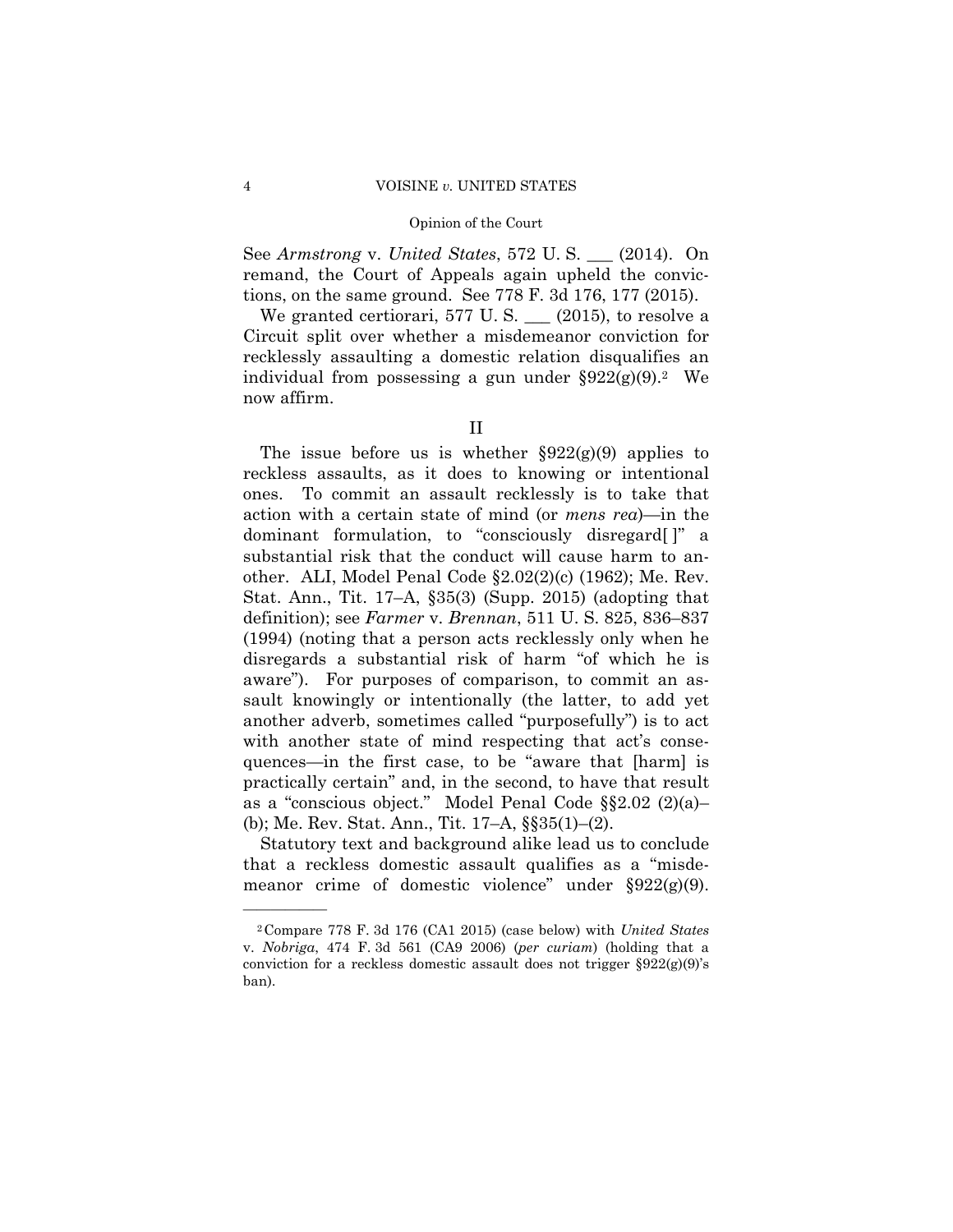Congress defined that phrase to include crimes that necessarily involve the "use ... of physical force."  $\S 921(a)$ (33)(A). Reckless assaults, no less than the knowing or intentional ones we addressed in *Castleman*, satisfy that definition. Further, Congress enacted  $\S 922(g)(9)$  in order to prohibit domestic abusers convicted under run-ofthe-mill misdemeanor assault and battery laws from possessing guns. Because fully two-thirds of such state laws extend to recklessness, construing  $\S 922(g)(9)$  to exclude crimes committed with that state of mind would substantially undermine the provision's design.

A

 ed. 1990) ("[a]ct of employing," "application").3 On that Nothing in the word "use"—which is the only statutory language either party thinks relevant—indicates that  $\S 922(g)(9)$  applies exclusively to knowing or intentional domestic assaults. Recall that under §921(a)(33)(A), an offense counts as a "misdemeanor crime of domestic violence" only if it has, as an element, the "use" of force. Dictionaries consistently define the noun "use" to mean the "act of employing" something. Webster's New International Dictionary 2806 (2d ed. 1954) ("[a]ct of employing anything"); Random House Dictionary of the English Language 2097 (2d ed. 1987) ("act of employing, using, or putting into service"); Black's Law Dictionary 1541 (6th common understanding, the force involved in a qualifying assault must be volitional; an involuntary motion, even a powerful one, is not naturally described as an active em-

<sup>3</sup> In cases stretching back over a century, this Court has followed suit, although usually discussing the verb form of the word. See, *e.g.*, *Bailey*  v. *United States*, 516 U. S. 137, 145 (1995) (to use means " '[t]o convert to one's service,' 'to employ,' [or] 'to avail oneself of' "); *Smith* v. *United States*, 508 U.S. 223, 229 (1993) (to use means "[t]o convert to one's service' or 'to employ' "); *Astor* v. *Merritt*, 111 U. S. 202, 213 (1884) (to use means "to employ [or] to derive service from").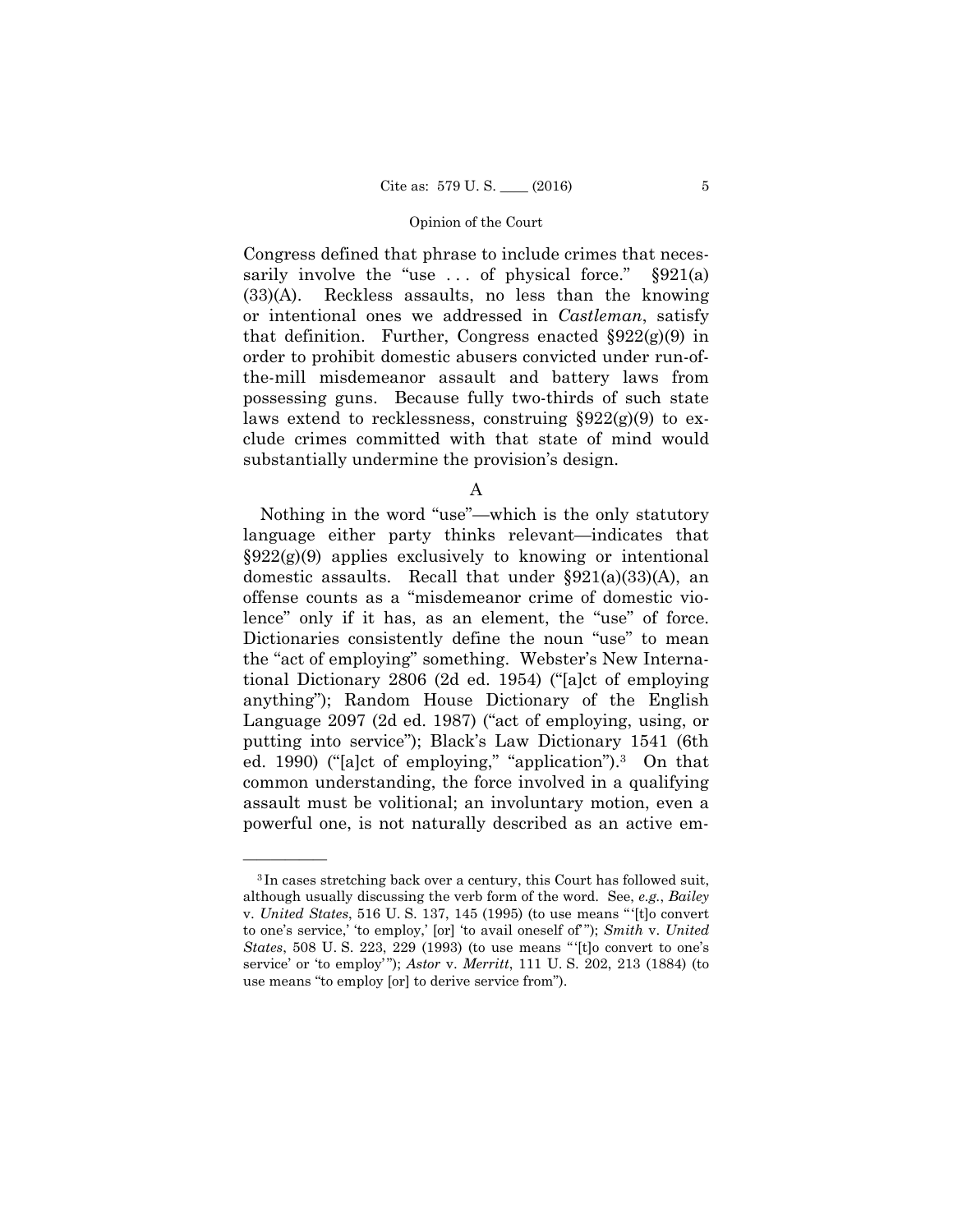ployment of force. See *Castleman*, 572 U. S., at \_\_\_ (slip op., at 13) ("[T]he word 'use' conveys the idea that the thing used (here, 'physical force') has been made the user's instrument" (some internal quotation marks omitted)). But the word "use" does not demand that the person applying force have the purpose or practical certainty that it will cause harm, as compared with the understanding that it is substantially likely to do so. Or, otherwise said, that word is indifferent as to whether the actor has the mental state of intention, knowledge, or recklessness with respect to the harmful consequences of his volitional conduct.

Consider a couple of examples to see the ordinary meaning of the word "use" in this context. If a person with soapy hands loses his grip on a plate, which then shatters and cuts his wife, the person has not "use[d]" physical force in common parlance. But now suppose a person throws a plate in anger against the wall near where his wife is standing. That hurl counts as a "use" of force even if the husband did not know for certain (or have as an object), but only recognized a substantial risk, that a shard from the plate would ricochet and injure his wife. Similarly, to spin out a scenario discussed at oral argument, if a person lets slip a door that he is trying to hold open for his girlfriend, he has not actively employed ("used") force even though the result is to hurt her. But if he slams the door shut with his girlfriend following close behind, then he has done so—regardless of whether he thinks it absolutely sure or only quite likely that he will catch her fingers in the jamb. See Tr. of Oral Arg. 10–11 (counsel for petitioners acknowledging that this example involves "the use of physical force"). Once again, the word "use" does not exclude from  $\S 922(g)(9)$ 's compass an act of force carried out in conscious disregard of its substantial risk of causing harm.

And contrary to petitioners' view, nothing in *Leocal* v. *Ashcroft*, 543 U. S. 1 (2004), suggests a different conclu-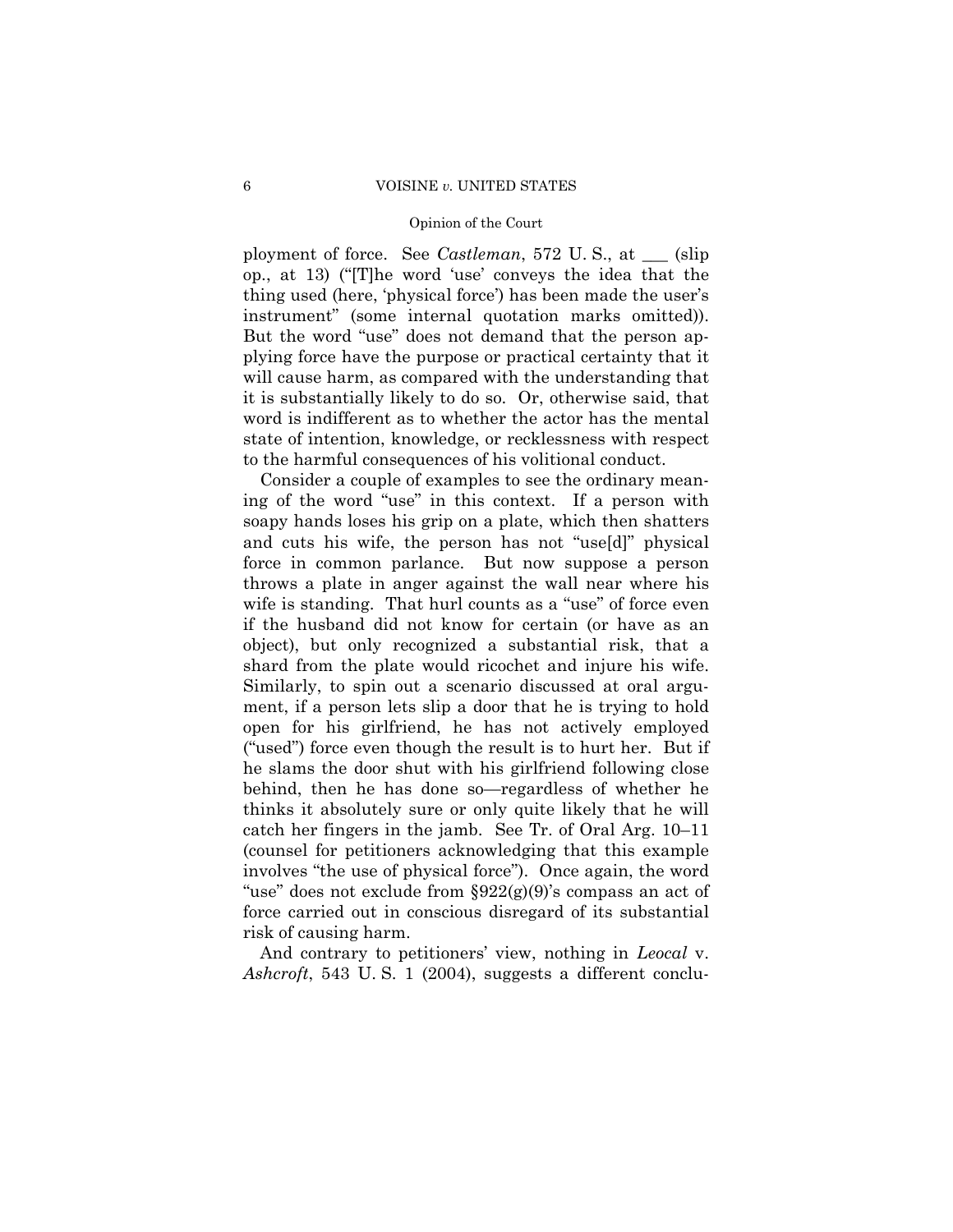sion—*i.e.*, that "use" marks a dividing line between reckless and knowing conduct. See Brief for Petitioners 18–22. In that decision, this Court addressed a statutory definition similar to  $\S 921(a)(33)(A)$ : there, "the use ... of physical force against the person or property of another." 18 U. S. C. §16. That provision excludes "merely accidental" conduct, *Leocal* held, because "it is [not] natural to say that a person actively employs physical force against another person by accident." 543 U. S., at 9. For example, the Court stated, one "would not ordinarily say a person 'use[s] ... physical force against' another by stumbling and falling into him." *Ibid.* That reasoning fully accords with our analysis here. Conduct like stumbling (or in our hypothetical, dropping a plate) is a true accident, and so too the injury arising from it; hence the difficulty of describing that conduct as the "active employment" of force. *Ibid.* But the same is not true of reckless behavior—acts undertaken with awareness of their substantial risk of causing injury (in our contrasting hypo, hurling the plate). The harm such conduct causes is the result of a deliberate decision to endanger another—no more an "accident" than if the "substantial risk" were "practically certain." See *supra,* at 4 (comparing reckless and knowing acts). And indeed, *Leocal* itself recognized the distinction between accidents and recklessness, specifically reserving the issue whether the definition in §16 embraces reckless conduct, see 543 U. S.*,* at 13—as we now hold §921(a)(33)(A) does.4

<sup>4</sup>Like *Leocal*, our decision today concerning §921(a)(33)(A)'s scope does not resolve whether §16 includes reckless behavior. Courts have sometimes given those two statutory definitions divergent readings in light of differences in their contexts and purposes, and we do not foreclose that possibility with respect to their required mental states. Cf. *United States* v. *Castleman*, 572 U. S. \_\_\_, \_\_\_, n. 4 (2014) (slip op., at 6, n. 4) (interpreting "force" in  $\S 921(a)(33)(A)$  to encompass any offensive touching, while acknowledging that federal appeals courts have usually read the same term in §16 to reach only "violent force"). All we say here is that *Leocal*'s exclusion of accidental conduct from a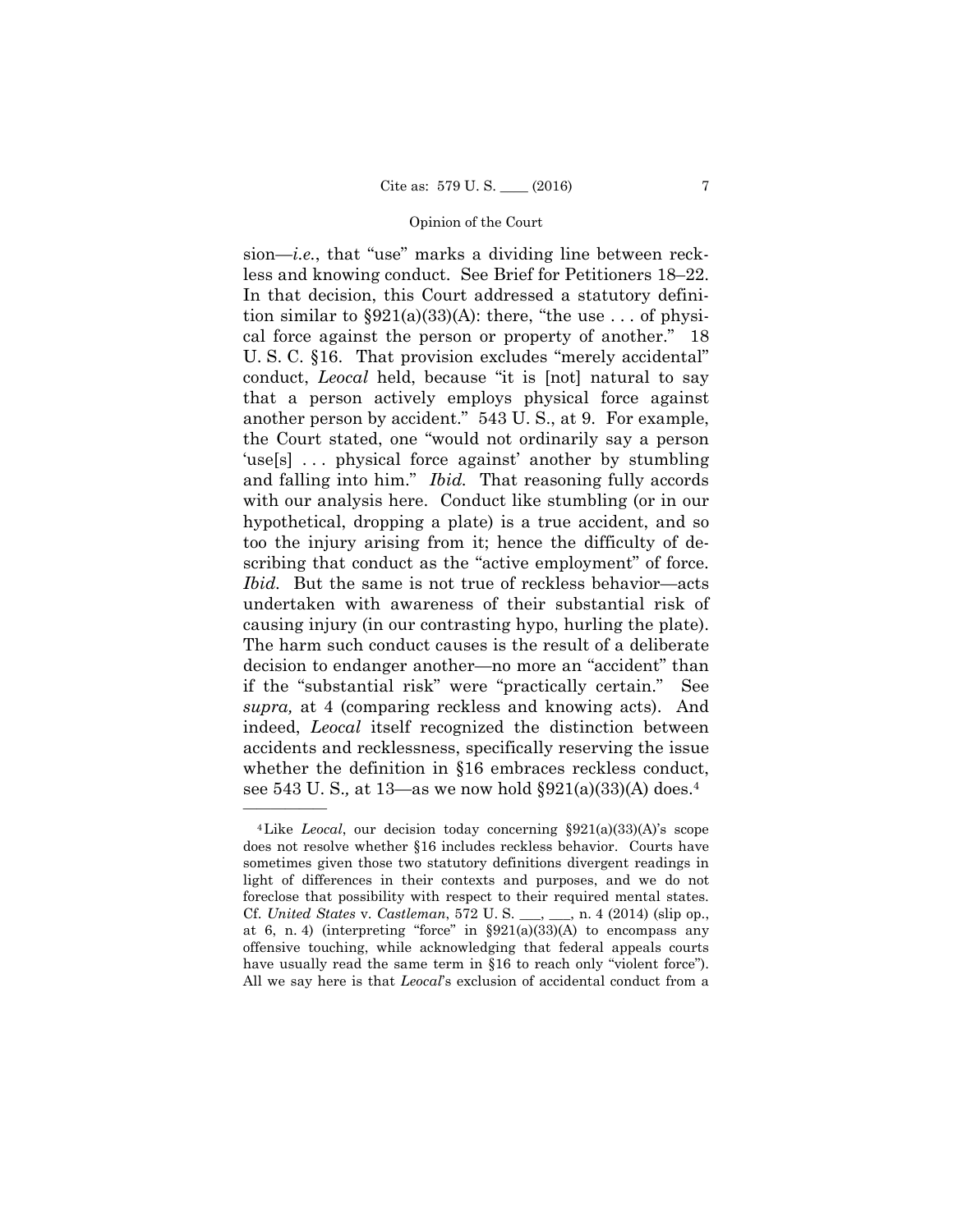In sum, Congress's definition of a "misdemeanor crime of violence" contains no exclusion for convictions based on reckless behavior. A person who assaults another recklessly "use[s]" force, no less than one who carries out that same action knowingly or intentionally. The relevant text thus supports prohibiting petitioners, and others with similar criminal records, from possessing firearms.

## B

So too does the relevant history. As explained earlier, Congress enacted  $\S 922(g)(9)$  in 1996 to bar those domestic abusers convicted of garden-variety assault or battery misdemeanors—just like those convicted of felonies—from owning guns. See *supra,* at 1–2; *Castleman*, 572 U. S., at \_\_\_, \_\_\_ (slip op., at 2, 6); *Hayes*, 555 U. S., at 426–427. Then, as now, a significant majority of jurisdictions—34 States plus the District of Columbia—defined such misdemeanor offenses to include the reckless infliction of bodily harm. See Brief for United States 7a–19a (collecting statutes). That agreement was no coincidence. Several decades earlier, the Model Penal Code had taken the position that a *mens rea* of recklessness should generally suffice to establish criminal liability, including for assault. See §2.02(3), Comments 4–5, at 243–244 ("purpose, knowledge, and recklessness are properly the basis for" such liability); §211.1 (defining assault to include "purposely, knowingly, or recklessly caus[ing] bodily injury"). States quickly incorporated that view into their misdemeanor assault and battery statutes. So in linking  $\S 922(g)(9)$  to those laws, Congress must have known it was sweeping in some persons who had engaged in reckless conduct. See, *e.g., United States* v. *Bailey*, 9 Pet. 238, 256 (1835) (Story, J.) ("Congress must be presumed to have

definition hinging on the "use" of force is in no way inconsistent with our inclusion of reckless conduct in a similarly worded provision.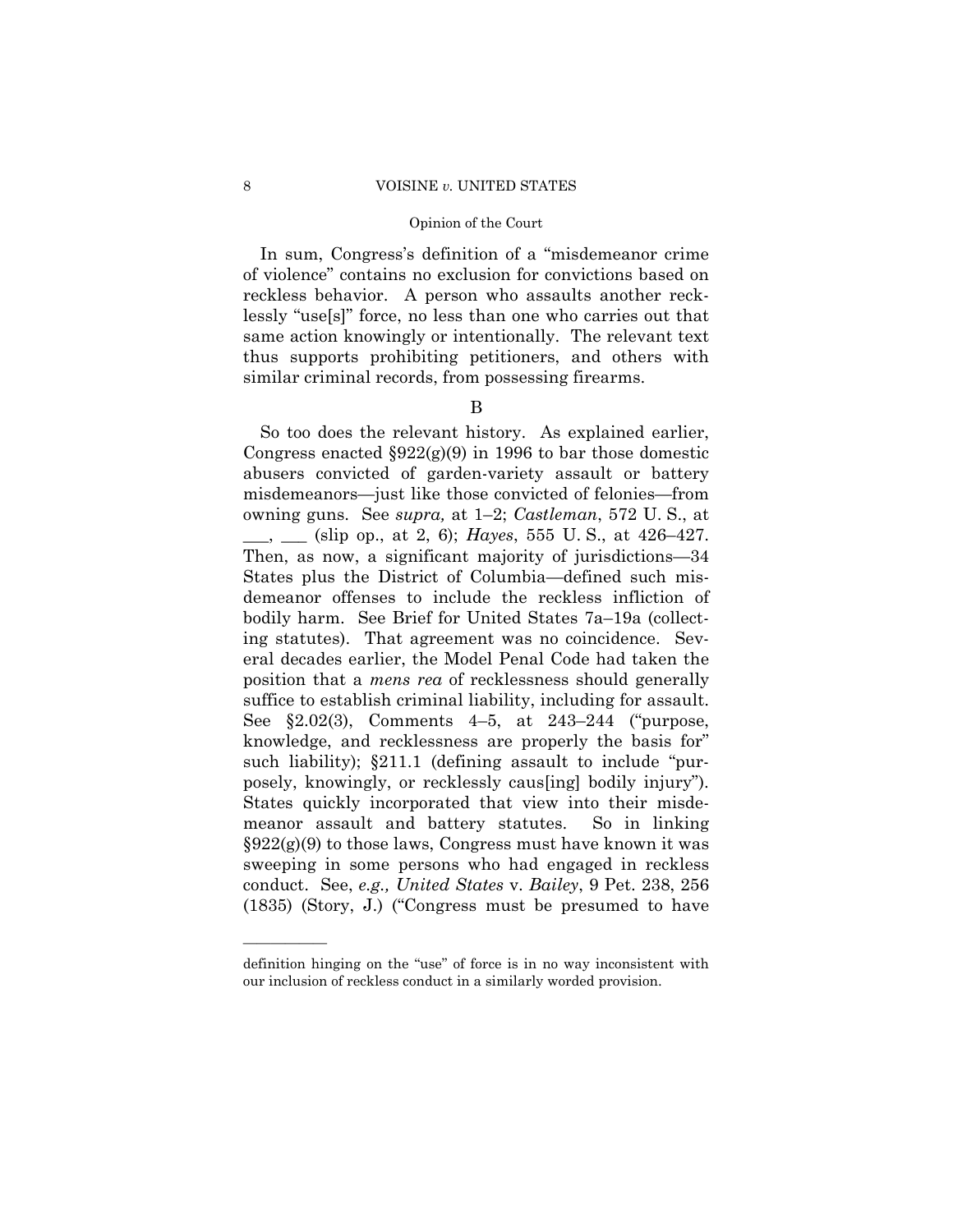legislated under this known state of the laws"). And indeed, that was part of the point: to apply firearms restrictions to those abusers, along with all others, whom the States' ordinary misdemeanor assault laws covered.

What is more, petitioners' reading risks rendering  $\S 922(g)(9)$  broadly inoperative in the 35 jurisdictions with assault laws extending to recklessness—that is, inapplicable even to persons who commit that crime knowingly or intentionally. Consider Maine's statute, which (in typical fashion) makes it a misdemeanor to "intentionally, knowingly or recklessly" injure another. Me. Rev. Stat. Ann., Tit. 17–A, §207(1)(A). Assuming that provision defines a single crime (which happens to list alternative mental states)—and accepting petitioners' view that §921(a) (33)(A) requires at least a knowing *mens rea*—then, under *Descamps* v. *United States*, 570 U. S. \_\_\_ (2013), *no* conviction obtained under Maine's statute could qualify as a "misdemeanor crime of domestic violence." See *id.,* at \_\_\_ (slip op., at 5) (If a state crime "sweeps more broadly" than the federally defined one, a conviction for the state offense "cannot count" as a predicate, no matter what *mens rea* the defendant actually had). So in the 35 jurisdictions like Maine, petitioners' reading risks allowing domestic abusers of all mental states to evade §922(g)(9)'s firearms ban. In *Castleman*, we declined to construe  $\S 921(a)(33)(A)$  so as to render  $\S 922(g)(9)$  ineffective in 10 States. See 572 U. S., at \_\_\_ (slip op., at 9). All the more so here, where petitioners' view would jeopardize  $\S 922(g)(9)$ 's force in several times that many.

Petitioners respond that we should ignore the assault and battery laws actually on the books when Congress enacted  $\S 922(g)(9)$ . In construing the statute, they urge, we should look instead to how the common law defined those crimes in an earlier age. See Brief for Petitioners 13–15. And that approach, petitioners claim, would necessitate reversing their convictions because the common law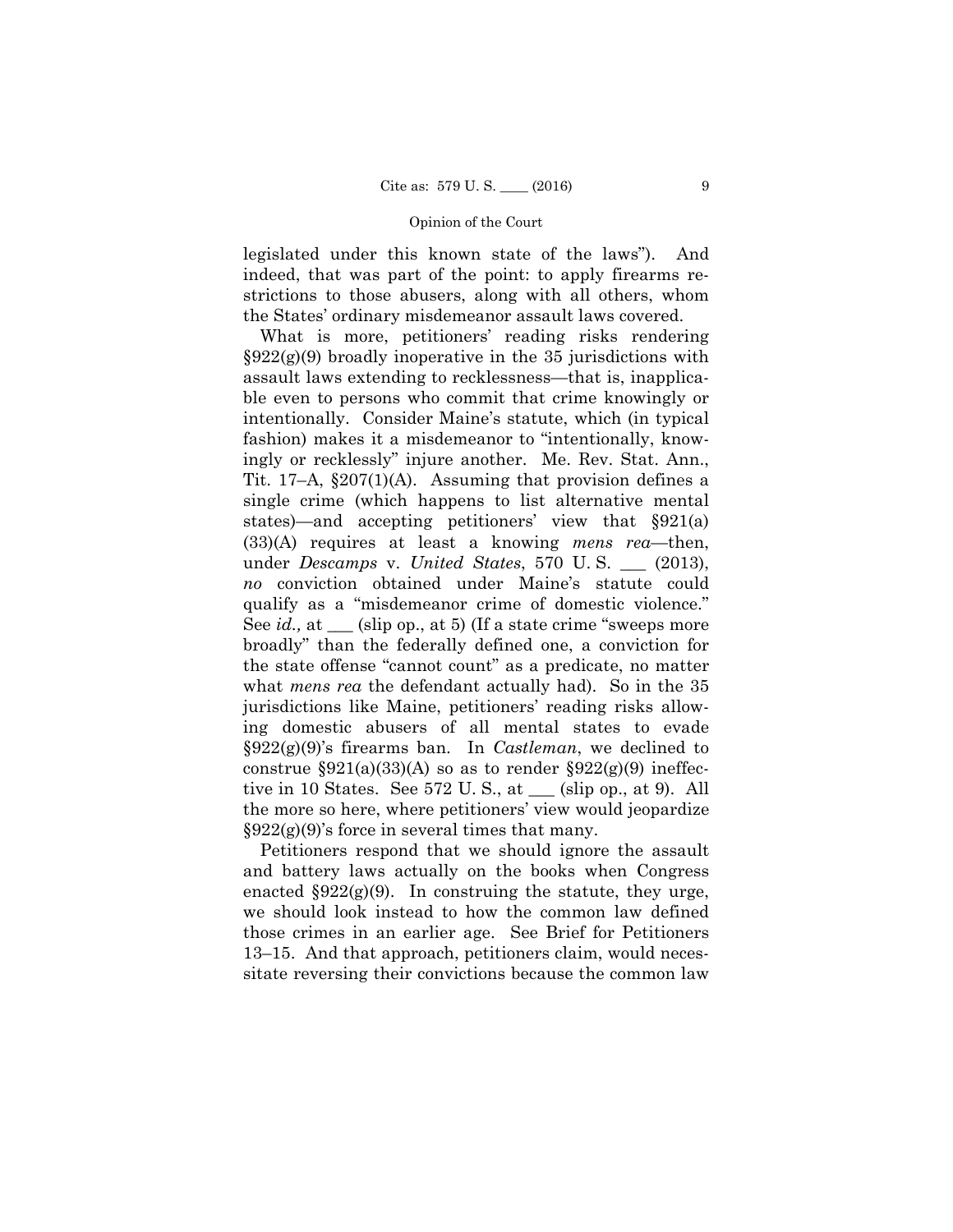#### 10 VOISINE *v*. UNITED STATES

## Opinion of the Court

"required a *mens rea* greater than recklessness." *Id.,* at 17.

But we see no reason to wind the clock back so far. Once again: Congress passed  $\S 922(g)(9)$  to take guns out of the hands of abusers convicted under the misdemeanor assault laws then in general use in the States. See *supra,*  at 1–2, 8. And by that time, a substantial majority of jurisdictions, following the Model Penal Code's lead, had abandoned the common law's approach to *mens rea* in drafting and interpreting their assault and battery statutes. Indeed, most had gone down that road decades before. That was the backdrop against which Congress was legislating. Nothing suggests that, in enacting §922(g)(9), Congress wished to look beyond that real world to a common-law precursor that had largely expired. To the contrary, such an approach would have undermined Congress's aim by tying the ban on firearms possession not to the laws under which abusers are prosecuted but instead to a legal anachronism.5

And anyway, we would not know how to resolve whether recklessness sufficed for a battery conviction at common law. Recklessness was not a word in the common law's standard lexicon, nor an idea in its conceptual framework;

<sup>5</sup>As petitioners observe, this Court looked to the common law in *Castleman* to define the term "force" in §921(a)(33)(A). See 572 U. S., at  $\_\_\_\_\$  (slip op., at 4–5); Brief for Petitioners 13–15. But we did so for reasons not present here. "Force," we explained, was "a common-law term of art" with an "established common-law meaning." 572 U. S.*,* at (slip op., at 5) (internal quotation marks omitted). And we thought that Congress meant to adhere to that meaning given its "perfect[ ]" fit with §922(g)(9)'s goal. *Ibid*. By contrast, neither party pretends that the statutory term "use"—the only one identified as potentially relevant here—has any particular common-law definition. And as explained above, the watershed change in how state legislatures thought of *mens rea* after the Model Penal Code makes the common law a bad match for the ordinary misdemeanor assault and battery statutes in Congress's sightline.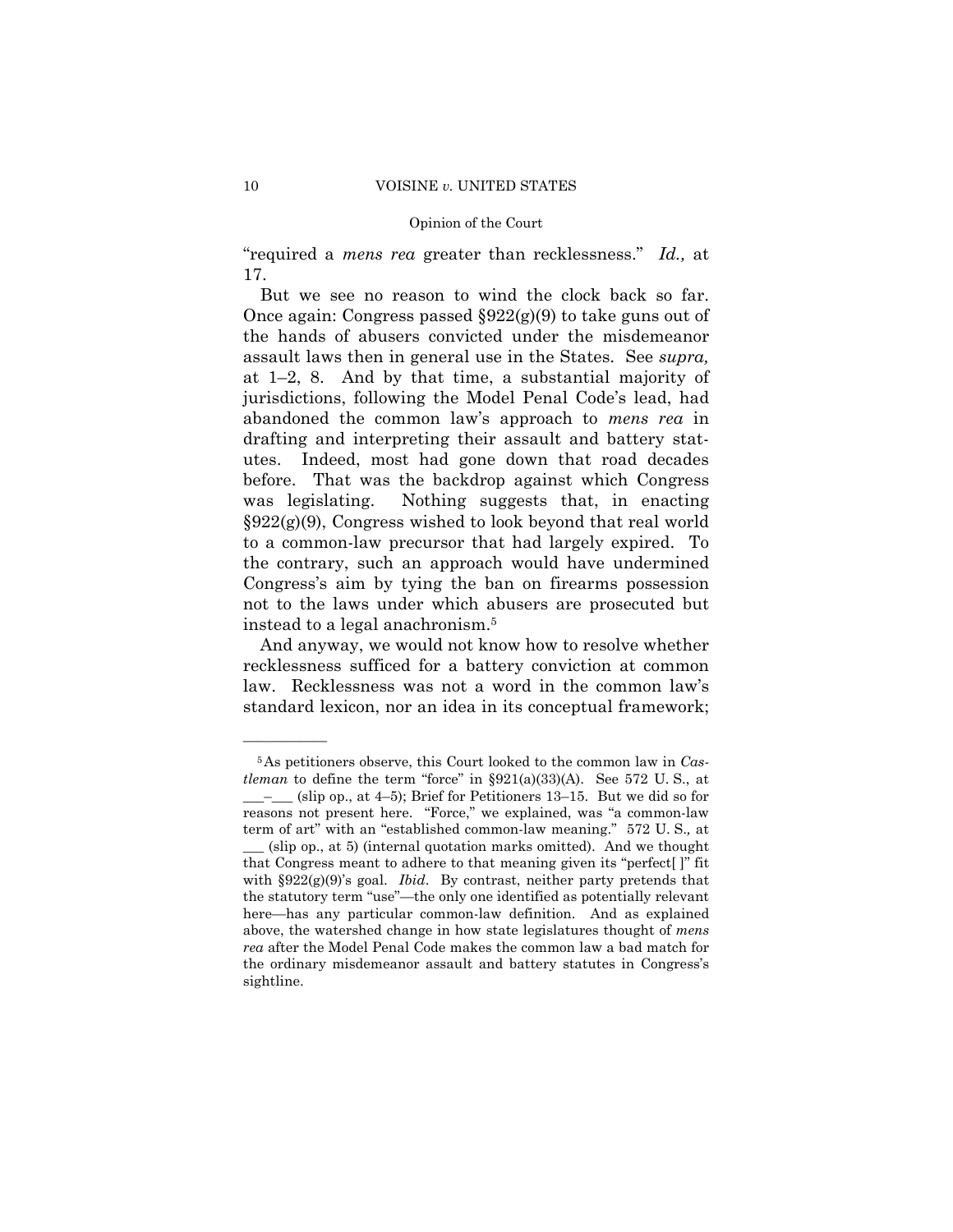only in the mid- to late-1800's did courts begin to address reckless behavior in those terms. See Hall, Assault and Battery by the Reckless Motorist, 31 J. Crim. L. & C. 133, 138–139 (1940). The common law traditionally used a variety of overlapping and, frankly, confusing phrases to describe culpable mental states—among them, specific intent, general intent, presumed intent, willfulness, and malice. See, *e.g., Morissette* v. *United States*, 342 U. S. 246, 252 (1952); Model Penal Code §2.02, Comment 1, at 230. Whether and where conduct that we would today describe as reckless fits into that obscure scheme is anyone's guess: Neither petitioners' citations, nor the Government's competing ones, have succeeded in resolving that counterfactual question. And that indeterminacy confirms our conclusion that Congress had no thought of incorporating the common law's treatment of *mens rea*  into §921(a)(33)(A). That provision instead corresponds to the ordinary misdemeanor assault and battery laws used to prosecute domestic abuse, regardless of how their mental state requirements might—or, then again, might not conform to the common law's.6

 $6$ Petitioners make two last arguments for reading  $\S 921(a)(33)(A)$ their way, but they do not persuade us. First, petitioners contend that we should adopt their construction to avoid creating a question about whether the Second Amendment permits imposing a lifetime firearms ban on a person convicted of a misdemeanor involving reckless conduct. See Brief for Petitioners 32–36. And second, petitioners assert that the rule of lenity requires accepting their view. See *id.,* at 31–32. But neither of those arguments can succeed if the statute is clear. See *Pennsylvania Dept. of Corrections* v. *Yeskey*, 524 U. S. 206, 212 (1998) (noting that "the doctrine of constitutional doubt . . . enters in only where a statute is susceptible of two constructions" (internal quotation marks omitted)); *Abramski* v. *United States*, 573 U. S. \_\_\_, \_\_\_, n. 10 (2014) (slip op., at 18, n. 10) (stating that the rule of lenity applies only in cases of genuine ambiguity). And as we have shown,  $\S 921(a)(33)(A)$ plainly encompasses reckless assaults.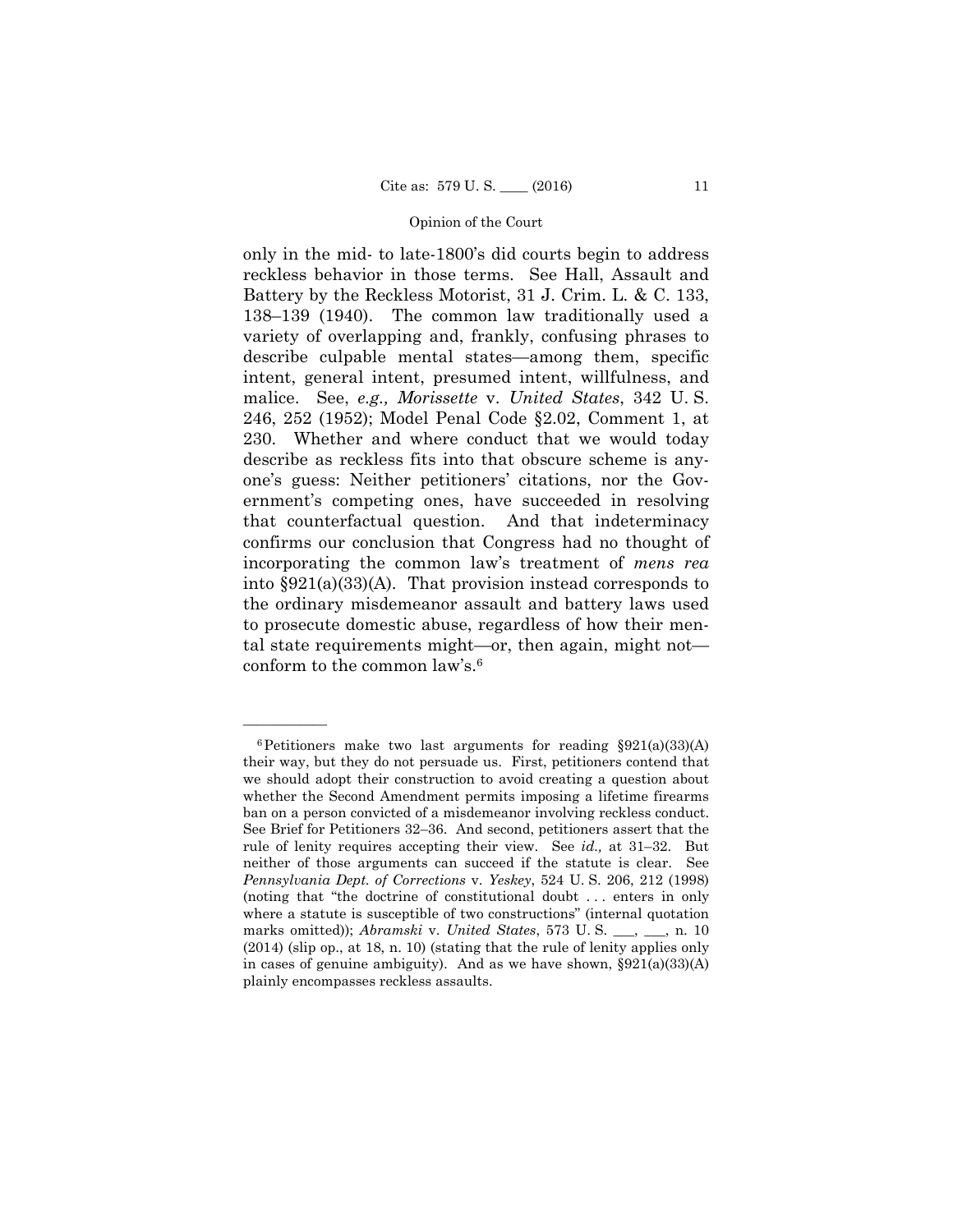## III

The federal ban on firearms possession applies to any person with a prior misdemeanor conviction for the "use . . . of physical force" against a domestic relation. §921(a)(33)(A). That language, naturally read, encompasses acts of force undertaken recklessly—*i.e.,* with conscious disregard of a substantial risk of harm. And the state-law backdrop to that provision, which included misdemeanor assault statutes covering reckless conduct in a significant majority of jurisdictions, indicates that Congress meant just what it said. Each petitioner's possession of a gun, following a conviction under Maine law for abusing a domestic partner, therefore violates  $\S 922(g)(9)$ . We accordingly affirm the judgment of the Court of Appeals.

*It is so ordered.*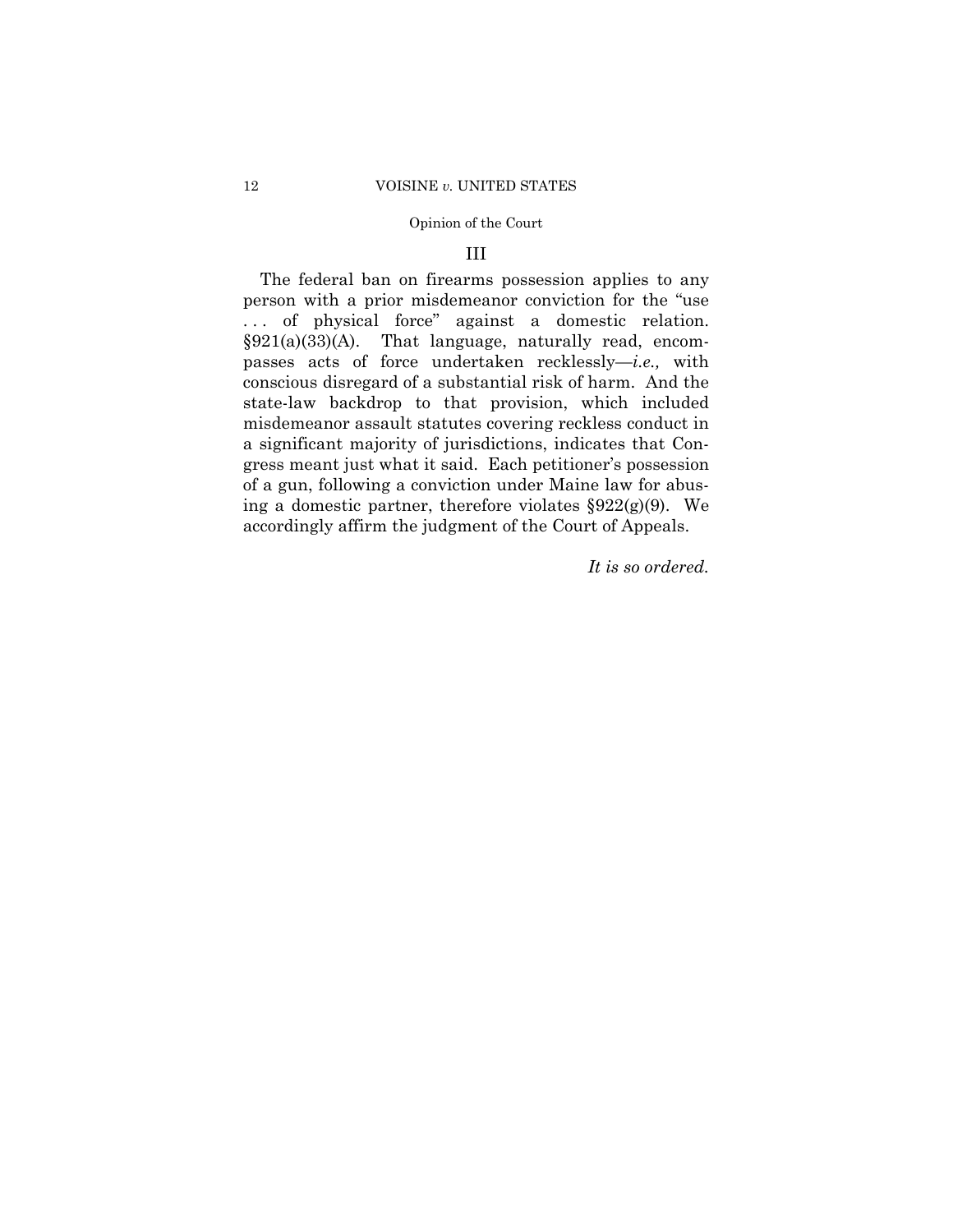## $\frac{1}{2}$  , where  $\frac{1}{2}$ **SUPREME COURT OF THE UNITED STATES**

### $\frac{1}{2}$  ,  $\frac{1}{2}$  ,  $\frac{1}{2}$  ,  $\frac{1}{2}$  ,  $\frac{1}{2}$  ,  $\frac{1}{2}$ No. 14–10154

## STEPHEN L. VOISINE AND WILLIAM E. ARMSTRONG, III, PETITIONERS *v.* UNITED STATES

## ON WRIT OF CERTIORARI TO THE UNITED STATES COURT OF APPEALS FOR THE FIRST CIRCUIT

[June 27, 2016]

JUSTICE THOMAS, with whom JUSTICE SOTOMAYOR joins as to Parts I and II, dissenting.

Federal law makes it a crime for anyone previously convicted of a "misdemeanor crime of domestic violence" to possess a firearm "in or affecting commerce." 18 U. S. C.  $\S 922(g)(9)$ . A "misdemeanor crime of domestic violence" includes "an offense that . . . has, as an element, the use or attempted use of physical force . . . committed by [certain close family members] of the victim."  $\S 921(a)(33)(A)(ii)$ . In this case, petitioners were convicted under  $\S 922(g)(9)$ because they possessed firearms and had prior convictions for assault under Maine's statute prohibiting "intentionally, knowingly or recklessly caus[ing] bodily injury or offensive physical contact to another person." Me. Rev. Stat. Ann., Tit. 17–A, §207(1)(A) (2006). The question presented is whether a prior conviction under §207 has, as an element, the "use of physical force," such that the conviction can strip someone of his right to possess a firearm. In my view, §207 does not qualify as such an offense, and the majority errs in holding otherwise. I respectfully dissent.

I

To qualify as a "'misdemeanor crime of domestic violence,'" the Maine assault statute must have as an element the "use of physical force." §921(a)(33)(A)(ii). Be-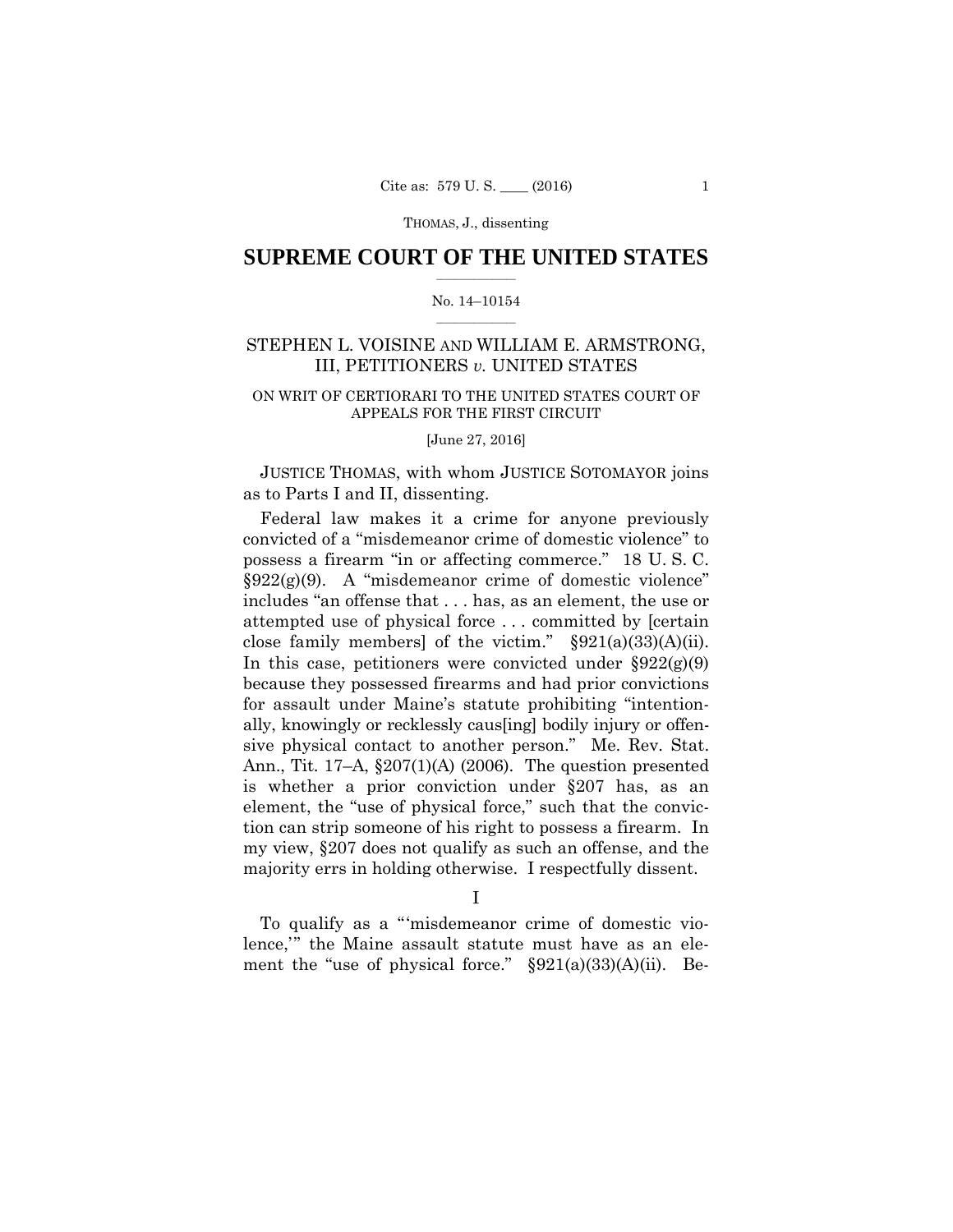cause mere recklessness is sufficient to sustain a conviction under §207, a conviction does not necessarily involve the "use" of physical force, and thus, does not trigger §922(g)(9)'s prohibition on firearm possession.

## A

Three features of  $\S 921(a)(33)(A)(ii)$  establish that the "use of physical force" requires intentional conduct. First, the word "use" in that provision is best read to require intentional conduct. As the majority recognizes, the noun "use" means "the 'act of employing' something." *Ante,* at 5 (quoting dictionaries). A "use" is "[t]he act of employing a thing for any . . . purpose." 19 Oxford English Dictionary 350 (2d ed. 1989). To "use" something, in other words, is to employ the thing for its instrumental value, *i.e.,* to employ the thing to accomplish a further goal. See *United States* v. *Castleman*, 572 U. S. \_\_\_, \_\_\_ (2014) (slip op., at 13). A "use," therefore, is an inherently intentional act that is, an act done for the purpose of causing certain consequences or at least with knowledge that those consequences will ensue. See Restatement (Second) of Torts §8A, p. 15 (1965) (defining intentional acts).

We have routinely defined "use" in ways that make clear that the conduct must be intentional. In *Bailey* v. *United States*, 516 U. S. 137 (1995), for example, we held that the phrase "[use of] a firearm" required "active employment" of the firearm, such as "brandishing, displaying, bartering, striking with, and, most obviously, firing or attempting to fire a firearm." *Id.,* at 143, 148 (emphasis deleted). We have similarly held that the use of force requires more than "negligent or merely accidental conduct." *Leocal* v. *Ashcroft*, 543 U. S. 1, 9 (2004). We concluded that "[w]hile one may, in theory, actively employ *something* in an accidental manner, it is much less natural to say that a person actively employs physical force against another person by accident." *Ibid.* Thus, shooting a gun would be using a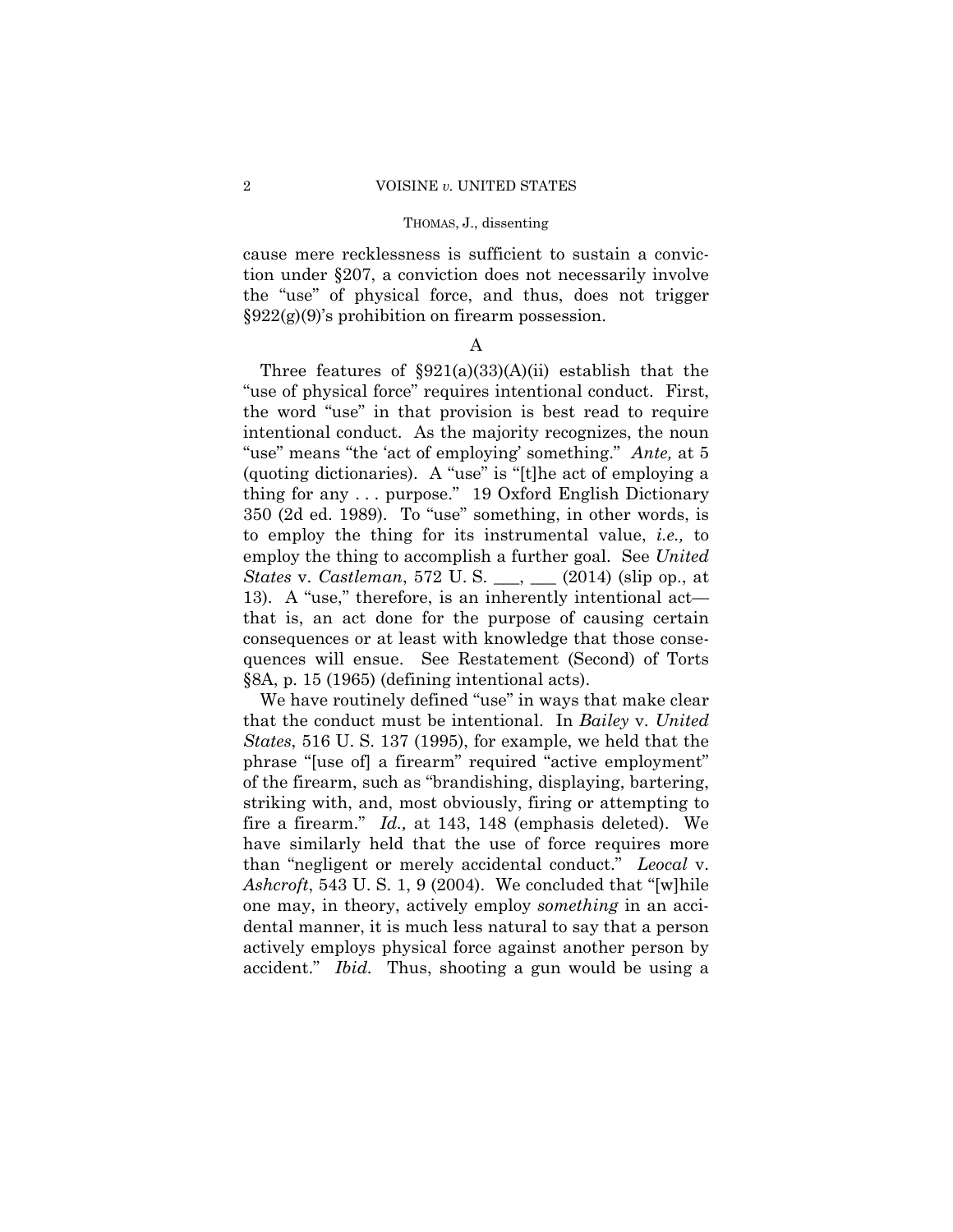firearm in relation to a crime. *Bailey*, *supra*, at 148. Recklessly leaving a loaded gun in one's trunk, which then discharges after being jostled during the car ride, would not. The person who placed that gun in the trunk might have acted recklessly or negligently, but he did not actively employ the gun in a crime.

tional acts—punching, kicking, shoving, or using a weapon.<br>———————————————————— Second, especially in a legal context, "force" generally connotes the use of violence against another. Black's Law Dictionary, for example, defines "force" to mean "[p]ower, violence, or pressure directed against a person or thing." Black's Law Dictionary 656 (7th ed. 1999). Other dictionaries offer similar definitions. *E.g.,* Random House Dictionary of the English Language 748 (def. 5) (2d ed. 1987) ("force," when used in law, means "unlawful violence threatened or committed against persons or property"); 6 Oxford English Dictionary 34 (def. I(5)(c)) ("Unlawful violence offered to persons or things"). And "violence," when used in a legal context, also implies an intentional act. See Black's Law Dictionary 1564 ("violence" is the "[u]njust or unwarranted use of force, usu. accompanied by fury, vehemence, or outrage; physical force unlawfully exercised with the intent to harm").<sup>1</sup> When a person talks about "using force" against another, one thinks of inten-

<sup>1</sup>Some of our cases have distinguished "violent force"—force capable of causing physical injury—and common-law force, which included all nonconsensual touching, see *Johnson* v. *United States*, 559 U. S. 133, 140–141 (2010), but others have not, see *United States* v. *Castleman*, 572 U.S.  $\frac{1}{2}$ ,  $\frac{1}{2}$  (2014) (slip op., at 5). The common law did not draw this distinction because the common law considered nonconsensual touching as a form of violence against the person. 3 W. Blackstone, Commentaries \*120 ("[T]he law cannot draw the line between different degrees of violence, and therefore totally prohibits the first and lowest stage of it"). The Court should assume that, absent a contrary textual indication, Congress legislated against this common-law backdrop. See *Castleman, supra, at* \_\_\_ (slip op., at 4). Consequently, I treat nonconsensual touching as a type of violence.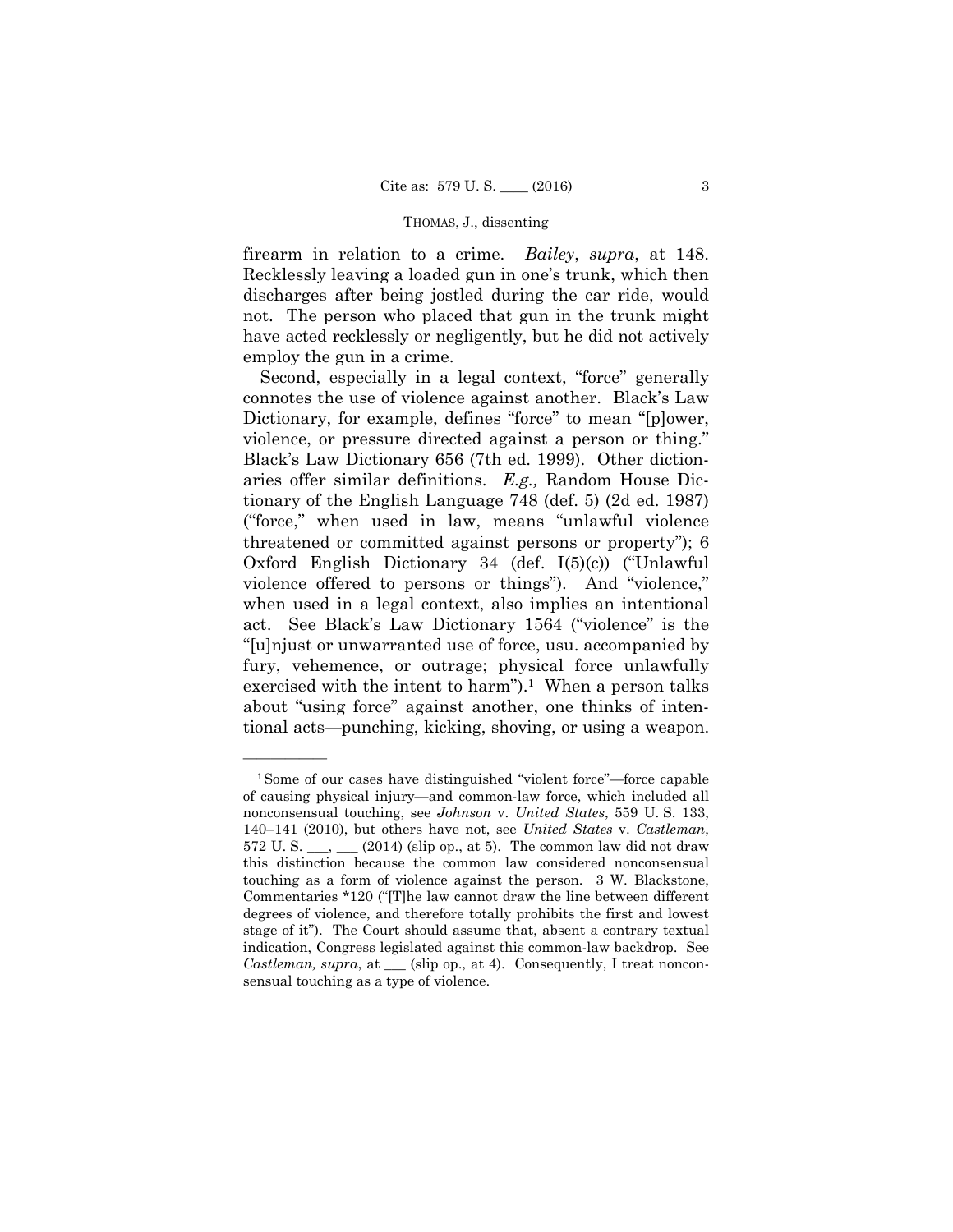Conversely, one would not naturally call a car accident a "use of force," even if people were injured by the force of the accident. As Justice Holmes observed, "[E]ven a dog distinguishes between being stumbled over and being kicked." O. Holmes, The Common Law 3 (1881).

Third, context confirms that "use of physical force" connotes an intentional act. Section  $921(a)(33)(A)(ii)$ 's prohibitions also include "the threatened use of a deadly weapon." In that neighboring prohibition, "use" most naturally means active employment of the weapon. And it would be odd to say that "use" in that provision refers to active employment (an intentional act) when threatening someone with a weapon, but "use" here is satisfied by merely reckless conduct. See *Sorenson* v. *Secretary of Treasury*, 475 U. S. 851, 860 (1986) (the same words in a statute presumptively have the same meaning). Thus, the "use of physical force" against a family member refers to intentional acts of violence against a family member.

## B

On this interpretation, Maine's assault statute likely does not qualify as a "misdemeanor crime of domestic violence" and thus does not trigger the prohibition on possessing firearms,  $\S 922(g)(9)$ . The Maine statute appears to lack, as a required element, the "use or attempted use of physical force." Maine's statute punishes at least some conduct that does not involve the "use of physical force." Section 207 criminalizes "recklessly caus[ing] bodily injury or offensive physical contact to another person." By criminalizing all reckless conduct, the Maine statute captures conduct such as recklessly injuring a passenger by texting while driving resulting in a crash. Petitioners' charging documents generically recited the statutory language; they did not charge intentional, knowing, and reckless harm as alternative counts. Accordingly, Maine's statute appears to treat "intentionally, knowingly,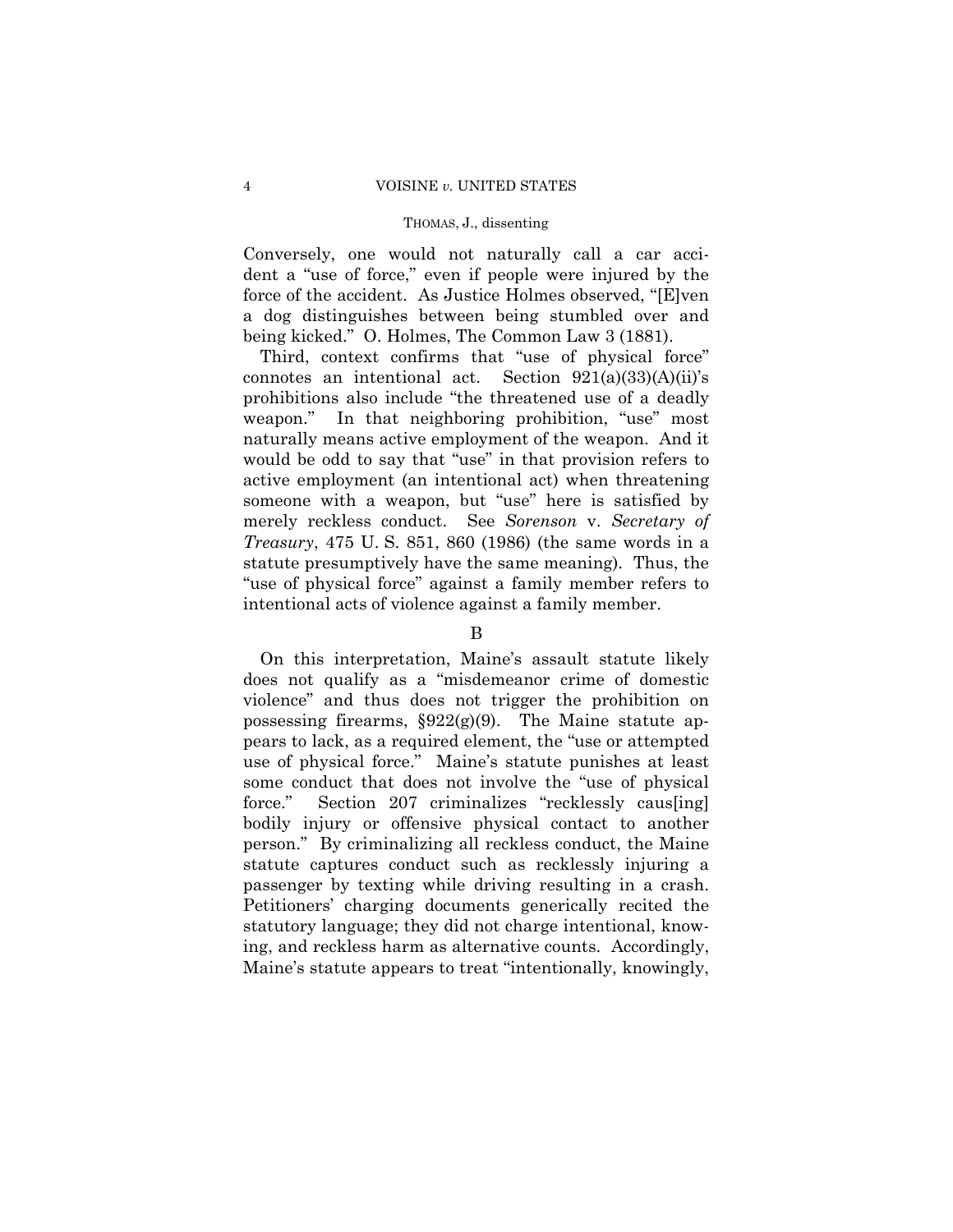or recklessly" causing bodily injury or an offensive touching as a single, indivisible offense that is satisfied by recklessness. See *Mathis* v. *United States, ante*, at 14–15. So petitioners' prior assault convictions do not necessarily have as an element the use of physical force against a family member. These prior convictions, therefore, do not qualify as a misdemeanor crime involving domestic violence under federal law, and petitioners' convictions accordingly should be reversed. At the very least, to the extent there remains uncertainty over whether Maine's assault statute is divisible, the Court should vacate and remand for the First Circuit to determine that statutory interpretation question in the first instance.

II

To illustrate where I part ways with the majority, consider different mental states with which a person could create and apply force.2 First, a person can create force intentionally or recklessly.3 For example, a person can intentionally throw a punch or a person can crash his car by driving recklessly. Second, a person can intentionally or recklessly harm a particular person or object as a result of that force. For example, a person could throw a punch at a particular person (thereby intentionally applying force to that person) or a person could swing a baseball bat too close to someone (thereby recklessly applying force to that person).

These different mental states give rise to three relevant

<sup>2</sup>Although "force" generally has a narrower legal connotation of intentional acts designed to cause harm, see *supra,* at 3–4, I will use "force" in this Part in its broadest sense to mean "strength or power exerted upon an object." Random House Dictionary of the English Language 748 (def. 2) (2d ed. 1987).

<sup>3</sup>To simplify, I am using only those mental states relevant to the Court's resolution of this case. A person could also create a force negligently or blamelessly.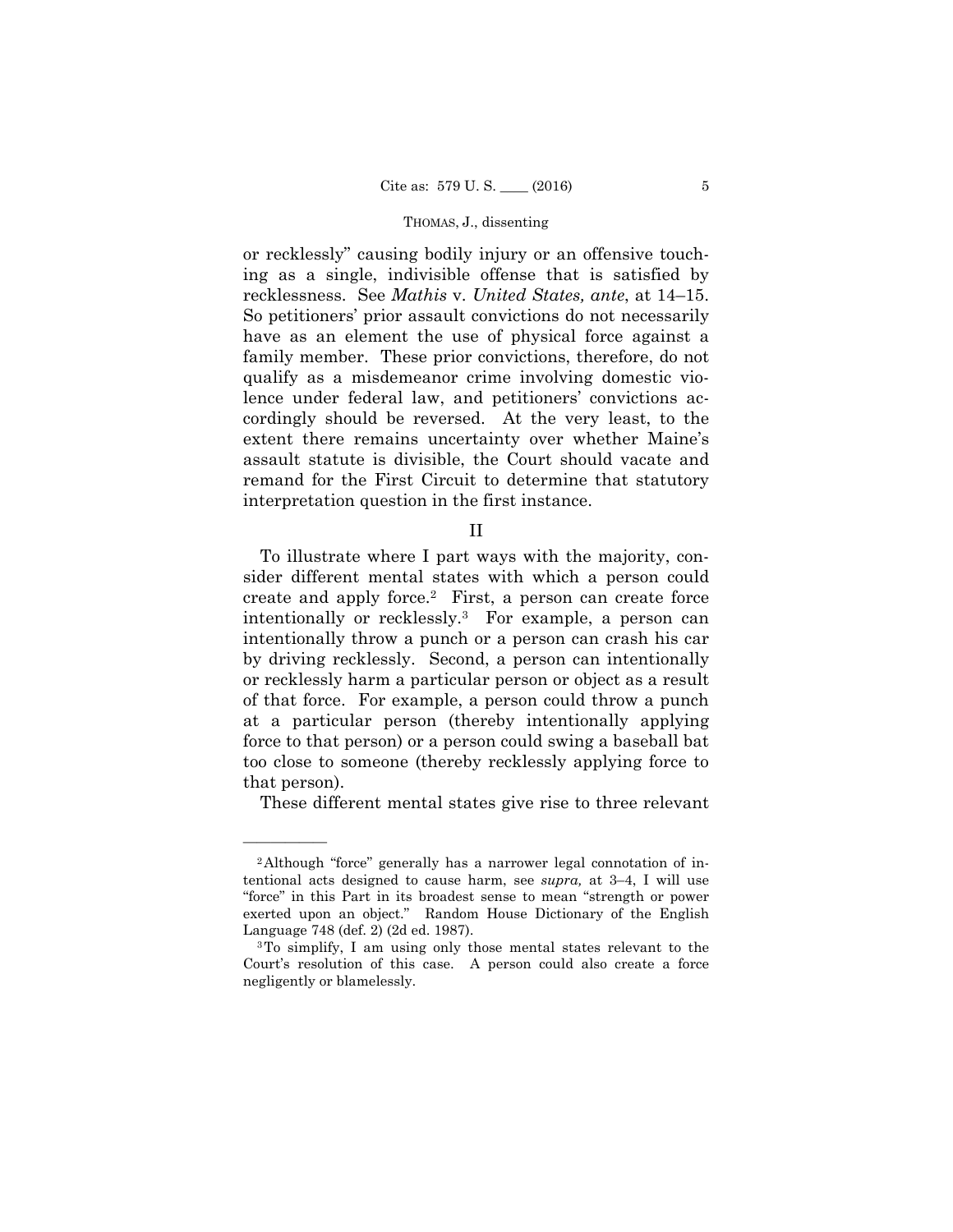categories of conduct. A person might intentionally create force and intentionally apply that force against an object (*e.g.,* punching a punching bag). A person might also intentionally create force but recklessly apply that force against an object (*e.g.,* practicing a kick in the air, but recklessly hitting a piece of furniture). Or a person could recklessly create force that results in damage, such as the car crash example.

The question before us is what mental state suffices for a "use of physical force" against a family member. In my view, a "use of physical force" most naturally refers to cases where a person intentionally creates force and intentionally applies that force against a family member. It also includes (at least some) cases where a person intentionally creates force but recklessly applies it to a family member. But I part ways with the majority's conclusion that purely reckless conduct—meaning, where a person recklessly creates force—constitutes a "use of physical force." In my view, it does not, and therefore, the "use of physical force" is narrower than most state assault statutes, which punish anyone who recklessly causes physical injury.

A

To identify the scope of the "use of physical force," consider three different types of intentional and reckless force resulting in physical injury.

1

The paradigmatic case of battery: A person intentionally unleashes force and intends that the force will harm a particular person. This might include, for example, punching or kicking someone. Both the majority and I agree that these cases constitute a "use of physical force" under §921(a)(33)(A)(ii).

This first category includes all cases where a person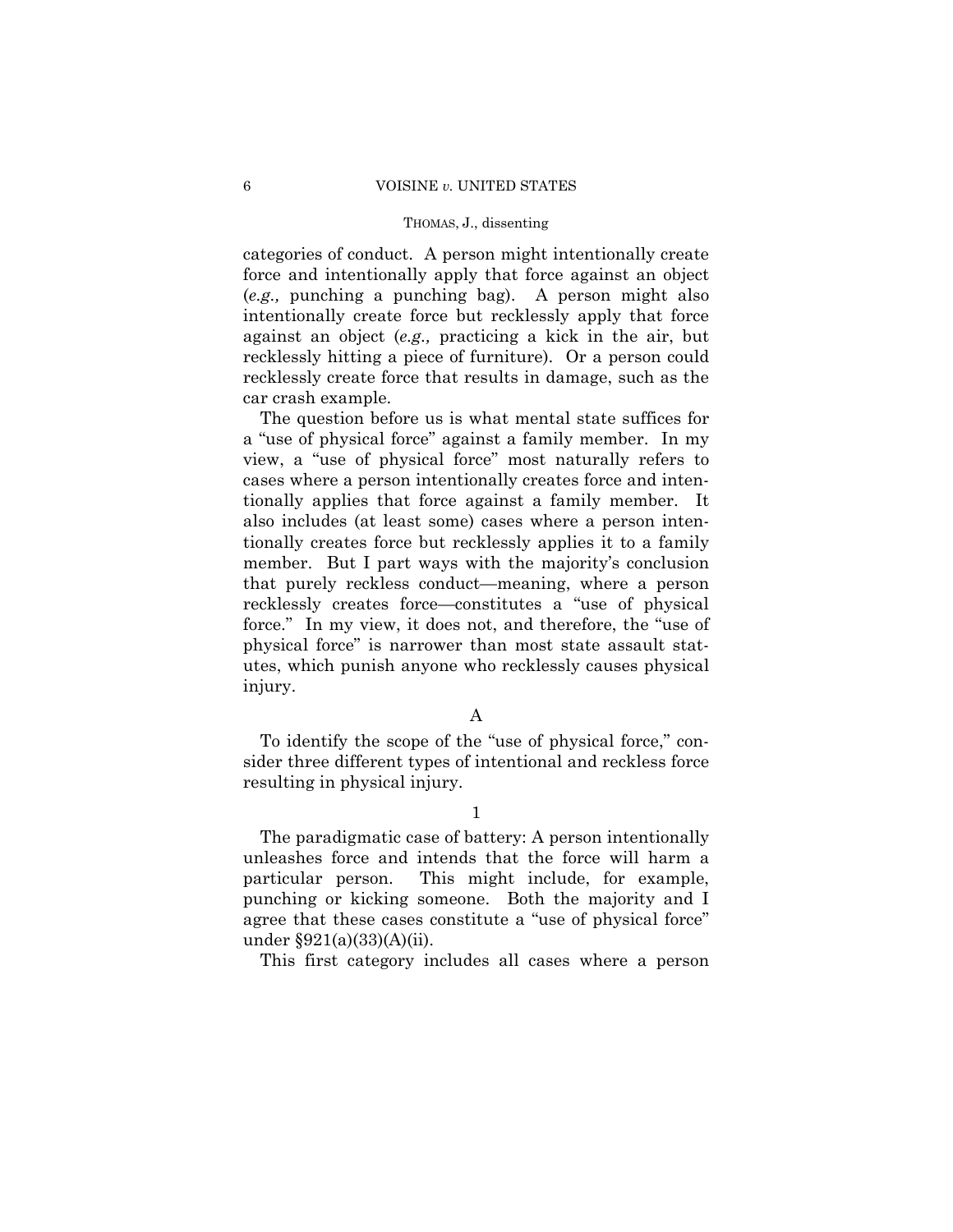conduct. *Ibid.*; see also Restatement (Second) of Torts §8A, intentionally creates force and desires or knows with a practical certainty that that force will cause harm. This is because the law traditionally treats conduct as intended in two circumstances. First, conduct is intentional when the actor desires to produce a specific result. 1 W. LaFave, Substantive Criminal Law §5.2(a), pp. 340–342 (2d ed. 2003). But conduct is also traditionally deemed intentional when a person acts "knowingly": that is, he knows with practical certainty that a result will follow from his Comment *b*, at 15 ("If the actor knows that the consequences are certain, or substantially certain, to result from his act, and still goes ahead, he is treated by the law as if he had in fact desired to produce the result").

To illustrate, suppose a person strikes his friend for the purpose of demonstrating a karate move. The person has no desire to injure his friend, but he knows that the move is so dangerous that he is practically certain his friend will be injured. Under the common law, the person intended to injure his friend, even though he acted only with knowledge that his friend would be injured rather than the desire to harm him. Thus, even when a person acts knowingly rather than purposefully, this type of conduct is still a "use of physical force."

2

The second category involves a person who intentionally unleashes force that recklessly causes injury. The majority gives two examples:

1. The Angry Plate Thrower: "[A] person throws a plate in anger against the wall near where his wife is standing." *Ante,* at 6. The plate shatters, and a shard injures her. *Ibid.* 

2. The Door Slammer: "[A person] slams the door shut with his girlfriend following close behind" with the effect of "catch[ing] her fingers in the jamb." *Ibid.*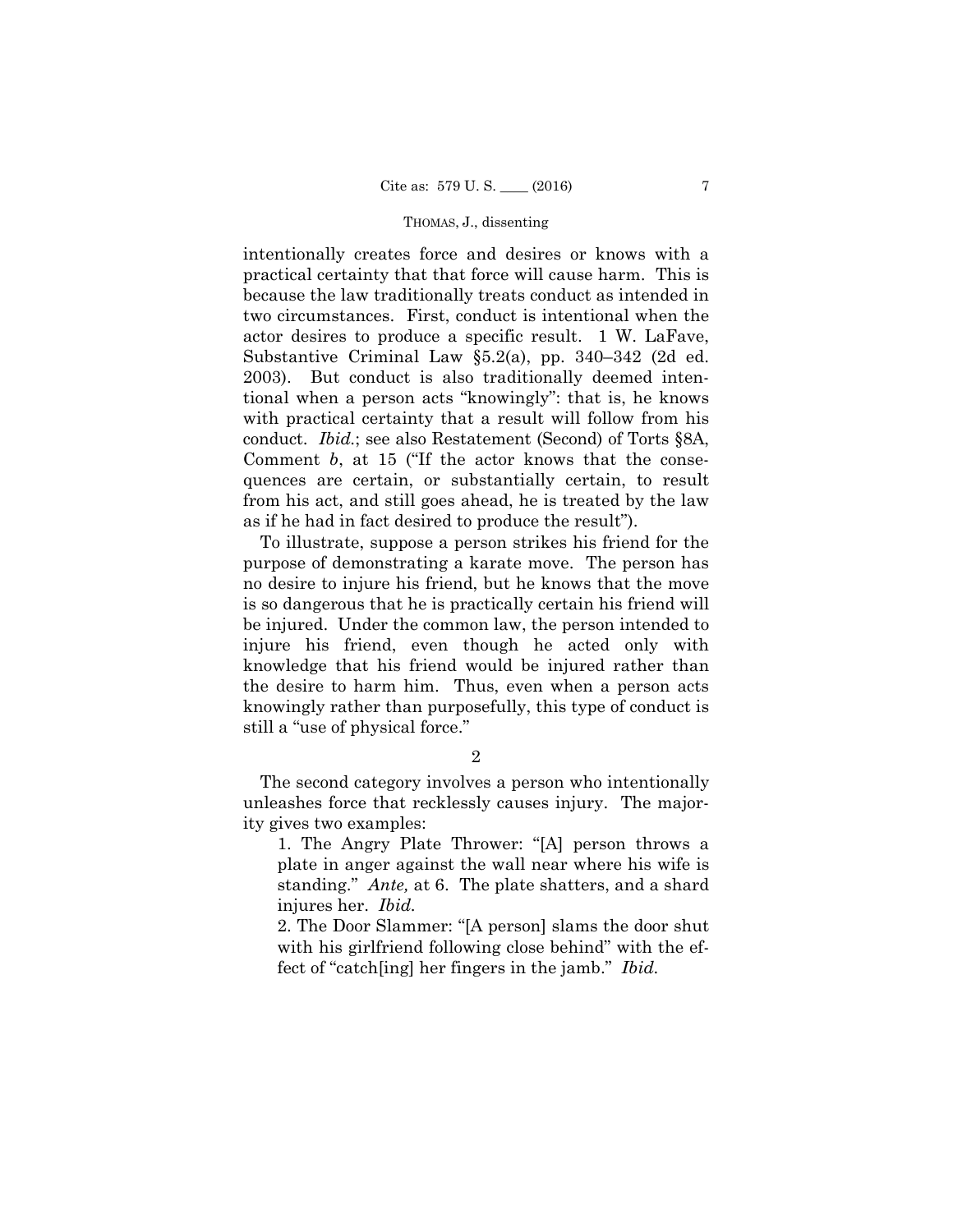The Angry Plate Thrower and the Door Slammer both intentionally unleashed physical force, but they did not intend to direct that force at those whom they harmed. Thus, they *intentionally* employed force, but *recklessly*  caused physical injury with that force. The majority believes that these cases also constitute a "use of physical force," and I agree. The Angry Plate Thrower has used force against the plate, and the Door Slammer has used force against the door.

The more difficult question is whether this "use of physical force" comes within  $\S 921(a)(33)(A)(ii)$ , which requires that the "use of physical force" be committed by someone having a familial relationship with the victim. The natural reading of that provision is that the use of physical force must be against a family member. In some cases, the law readily transfers the intent to use force from the object to the actual victim. Take the Angry Plate Thrower: If a husband throws a plate at the wall near his wife to scare her, that is assault. If the plate breaks and cuts her, it becomes a battery, regardless of whether he intended the plate to make contact with her person. See W. Keeton, D. Dobbs, R. Keeton, & D. Owens, Prosser and Keeton on Law of Torts §9, pp. 39–42 (5th ed. 1984) (Prosser and Keeton). Similarly, "if one person intends to harm a second person but instead unintentionally harms a third, the first person's criminal or tortious intent toward the second applies to the third as well." Black's Law Dictionary 1504 (defining transferred-intent doctrine); see also 1 LaFave, *supra*, §5.2(c)(4), at 349–350. Thus, where a person acts in a violent and patently unjustified manner, the law will often impute that the actor intended to cause the injury resulting from his conduct, even if he actually intended to direct his use of force elsewhere. Because we presume that Congress legislates against the backdrop of the common law, see *Astoria Fed. Sav. & Loan Assn.* v. *Solimino*, 501 U. S. 104, 108 (1991), these cases would qualify as the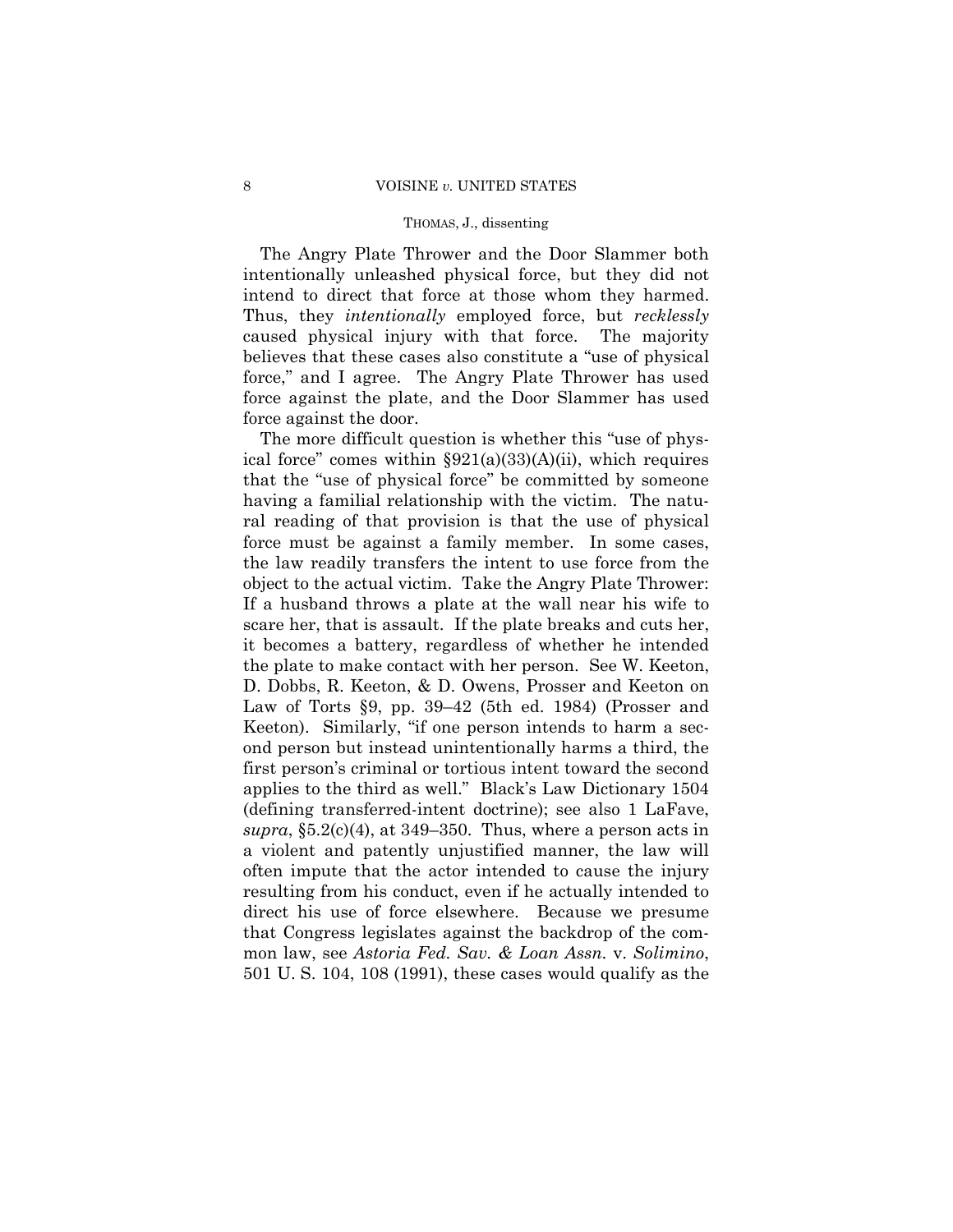"use of physical force" against a family member.4

3

 lessly causes injury. Consider two examples: Finally, and most problematic for the majority's approach, a person could recklessly unleash force that reck-

1. The Text-Messaging Dad: Knowing that he should not be texting and driving, a father sends a text message to his wife. The distraction causes the father to rear end the car in front of him. His son, who is a passenger, is injured.

2. The Reckless Policeman: A police officer speeds to a crime scene without activating his emergency lights and siren and careens into another car in an intersection. That accident causes the police officer's car to strike another police officer, who was standing at the intersection. See *Seaton* v. *State*, 385 S. W. 3d 85, 88 (Tex. App. 2012).

In these cases, both the unleashing of the "force" (the car crash) and the resulting harm (the physical injury) were reckless. Under the majority's reading of §921(a)  $(33)(A)(ii)$ , the husband "use[d] ... physical force" against his son, and the police officer "use[d] ... physical force" against the other officer.

But this category is where the majority and I part company. These examples do not involve the "use of physical force" under any conventional understanding of "use" because they do not involve an active employment of something for a particular purpose. See *supra,* at 2–3. In

<sup>4</sup>The Door Slammer might also fit within the "use of physical force," although that is a harder question. The Door Slammer has used force against the door, which has then caused injury to his girlfriend. But traditional principles of law would not generally transfer the actor's intent to use force against the door to the girlfriend because, unlike placing someone in fear of bodily injury, slamming a door is not inherently wrongful and illegal conduct.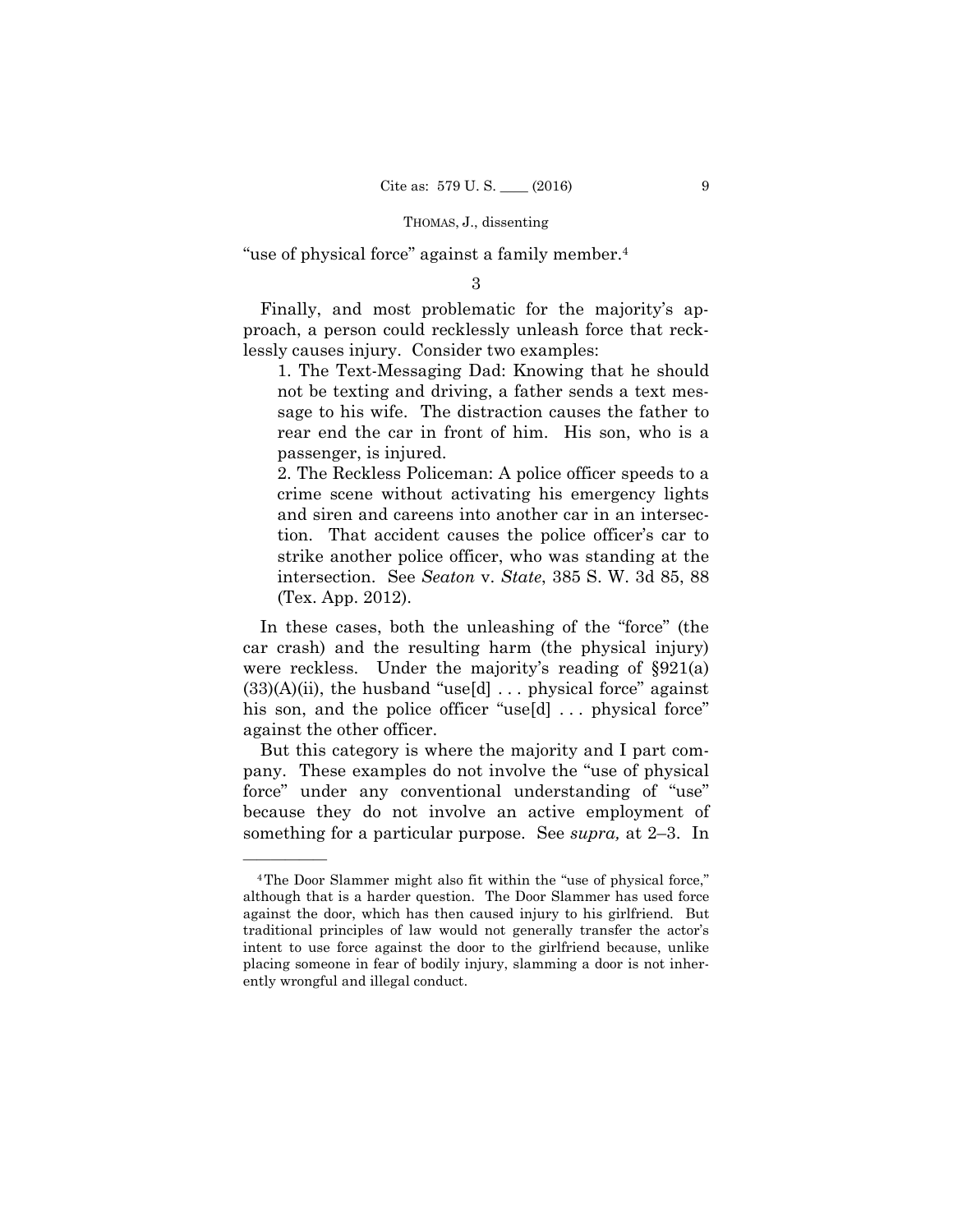the second category, the actors intentionally use violence against property; this is why the majority can plausibly argue that they have "used" force, even though that force was not intended to harm their family members. See *supra,* at 8–9 (discussing transferred intent). But when an individual does not engage in any violence against persons or property—that is, when physical injuries result from purely reckless conduct—there is no "use" of physical force.

\* \* \*

The "use of physical force" against a family member includes cases where a person intentionally commits a violent act against a family member. And the term includes at least some cases where a person engages in a violent act that results in an unintended injury to a family member. But the term does not include nonviolent, reckless acts that cause physical injury or an offensive touching. Accordingly, the majority's definition is overbroad.

## B

In reaching its contrary conclusion, the majority confuses various concepts. First, and as discussed, the majority decides that a person who acts recklessly has used physical force against another. *Ante,* at 6–8. But that fails to appreciate the distinction between intentional and reckless conduct. A "use" of physical force requires the intent to cause harm, and the law will impute that intent where the actor knows with a practical certainty that it will cause harm. But the law will not impute that intent from merely reckless conduct. Second, and perhaps to rein in its overly broad conception of a use of force, the majority concludes that only "volitional" acts constitute uses of force, *ante,* at 6, and that mere "accident[s]" do not, *ante,*  at 7. These portions of the majority's analysis conflate "volitional" conduct with "intentional" *mens rea* and mis-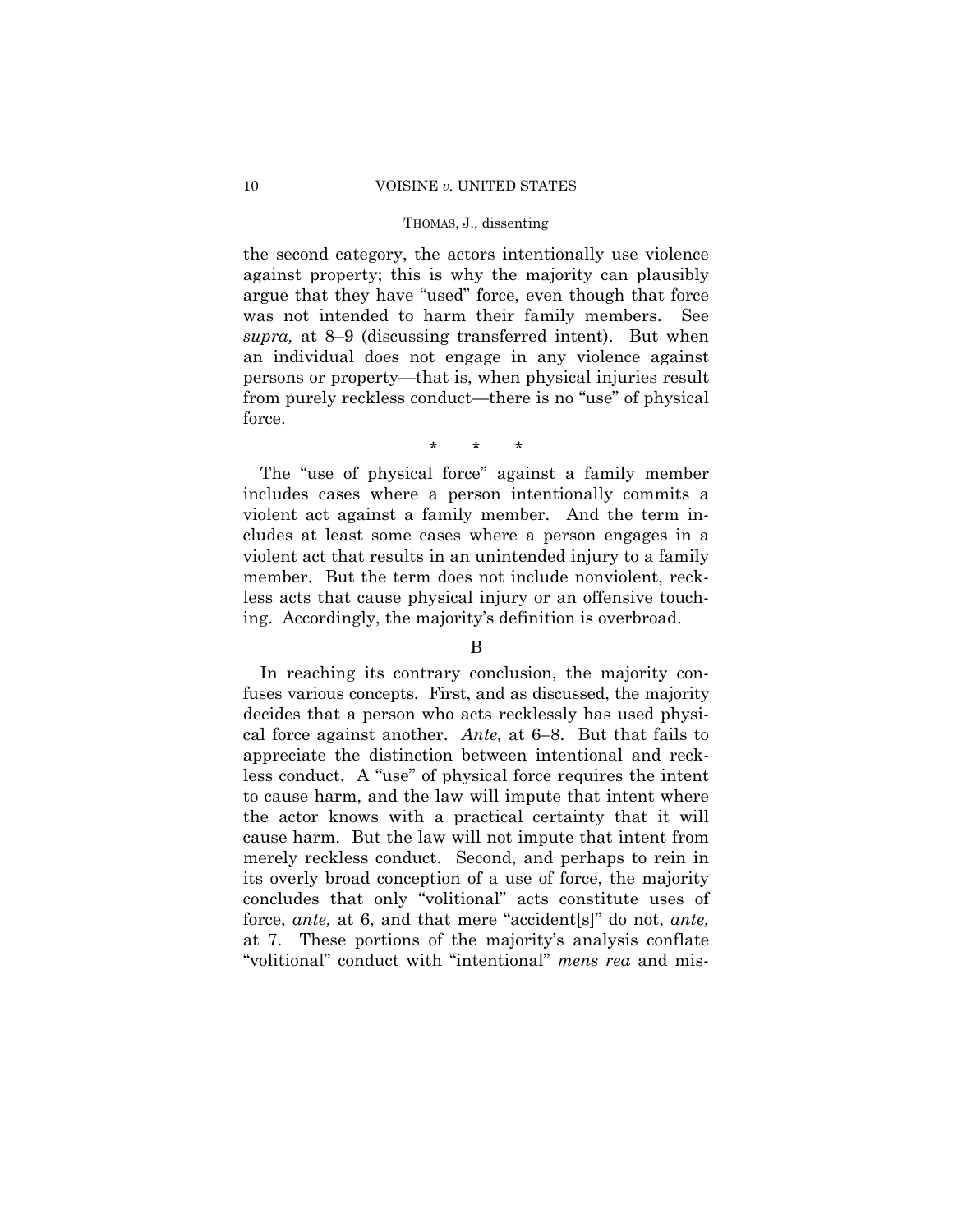apprehends the relevant meaning of an "accident."

1

will] do so" (the standard for recklessness).<sup>5</sup> *Ante*, at 6. The majority blurs the distinction between recklessness and intentional wrongdoing by overlooking the difference between the *mens rea* for force and the *mens rea* for causing harm with that force. The majority says that "'use' does not demand that the person applying force have the purpose or practical certainty that it will cause harm" (namely, knowledge), "as compared with the understanding that it is [a substantial and unjustifiable risk that it Put in the language of *mens rea*, the majority is saying that purposeful, knowing, and reckless applications of force are all equally "uses" of force.

But the majority fails to explain why mere recklessness in creating force—as opposed to recklessness in causing harm with intentional force—is sufficient. The majority gives the Angry Plate Thrower and the Door Slammer as examples of reckless conduct that are "uses" of physical force, but those examples involve persons who *intentionally*  use force that *recklessly* causes injuries. *Ibid.* Reckless assault, however, extends well beyond intentional force that recklessly causes injury. In States where the Model Penal Code has influence, reckless assault includes any recklessly caused physical injury. See ALI, Model Penal Code  $\S211.1(1)(a)$  (1980). This means that the Reckless

<sup>&</sup>lt;sup>5</sup>The majority's equation of recklessness with "the understanding" that one's actions are "substantially likely" to cause harm, *ante*, at 6, misstates the standard for recklessness in States that follow the Model Penal Code. Recklessness only requires a "substantial and unjustifiable risk." ALI, Model Penal Code §2.02(2)(c) (1980). A "substantial" risk can include very small risks when there is no justification for taking the risk. See *id.*, §2.02, Comment 1, at 237, n. 14. Thus, it would be reckless to play Russian roulette with a revolver having 1,000 chambers, even though there is a 99.9% chance that no one will be injured.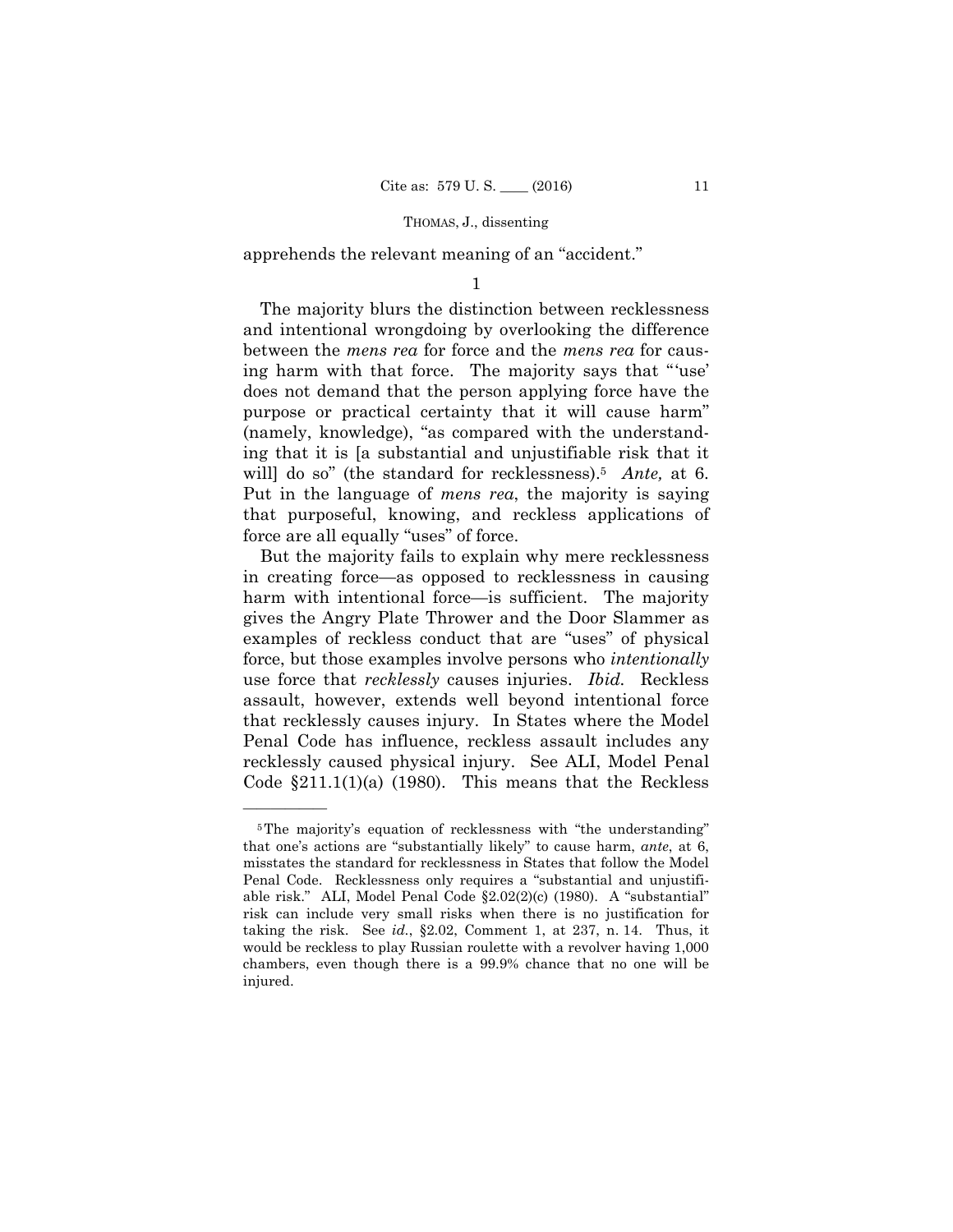Policeman and the Text-Messaging Dad are as guilty of assault as the Angry Plate Thrower. See, *e.g., Seaton*, 385 S. W. 3d, at 89–90; see also *People* v. *Grenier*, 250 App. Div. 2d 874, 874–875, 672 N. Y. S. 2d 499, 500–501 (1998) (upholding an assault conviction where a drunk driver injured his passengers in a car accident).

The majority's examples are only those in which a person has intentionally used force, meaning that the person acts with purpose or knowledge that force is involved. *Ante,* at 6. As a result, the majority overlooks the critical distinction between conduct that is intended to cause harm and conduct that is not intended to cause harm. Violently throwing a plate against a wall is a use of force. Speeding on a roadway is not. That reflects the fundamental difference between intentional and reckless wrongdoing. An intentional wrong is designed to inflict harm. See Restatement (Second) of Torts §8A, at 15. A reckless wrong is not: "While an act to be reckless must be intended by the actor, the actor does not intend to cause the harm which results from it." *Id.*, §500, Comment *f*, at 590.

All that remains of the majority's analysis is its unsupported conclusion that recklessness looks enough like knowledge, so that the former suffices for a use of force just as the latter does. *Ante*, at 6. That overlooks a crucial distinction between a "practical certainty" and a substantial risk. When a person acts with practical certainty, he intentionally produces a result. As explained above, *supra,* at 7, when a person acts with knowledge that certain consequences will result, the law imputes to that person the intent to cause those consequences. And the requirement of a "practical" certainty reflects that, in ordinary life, people rarely have perfect certitude of the facts that they "know." But as the probability decreases, "the actor's conduct loses the character of intent, and becomes mere recklessness." Restatement (Second) of Torts §8A, Com-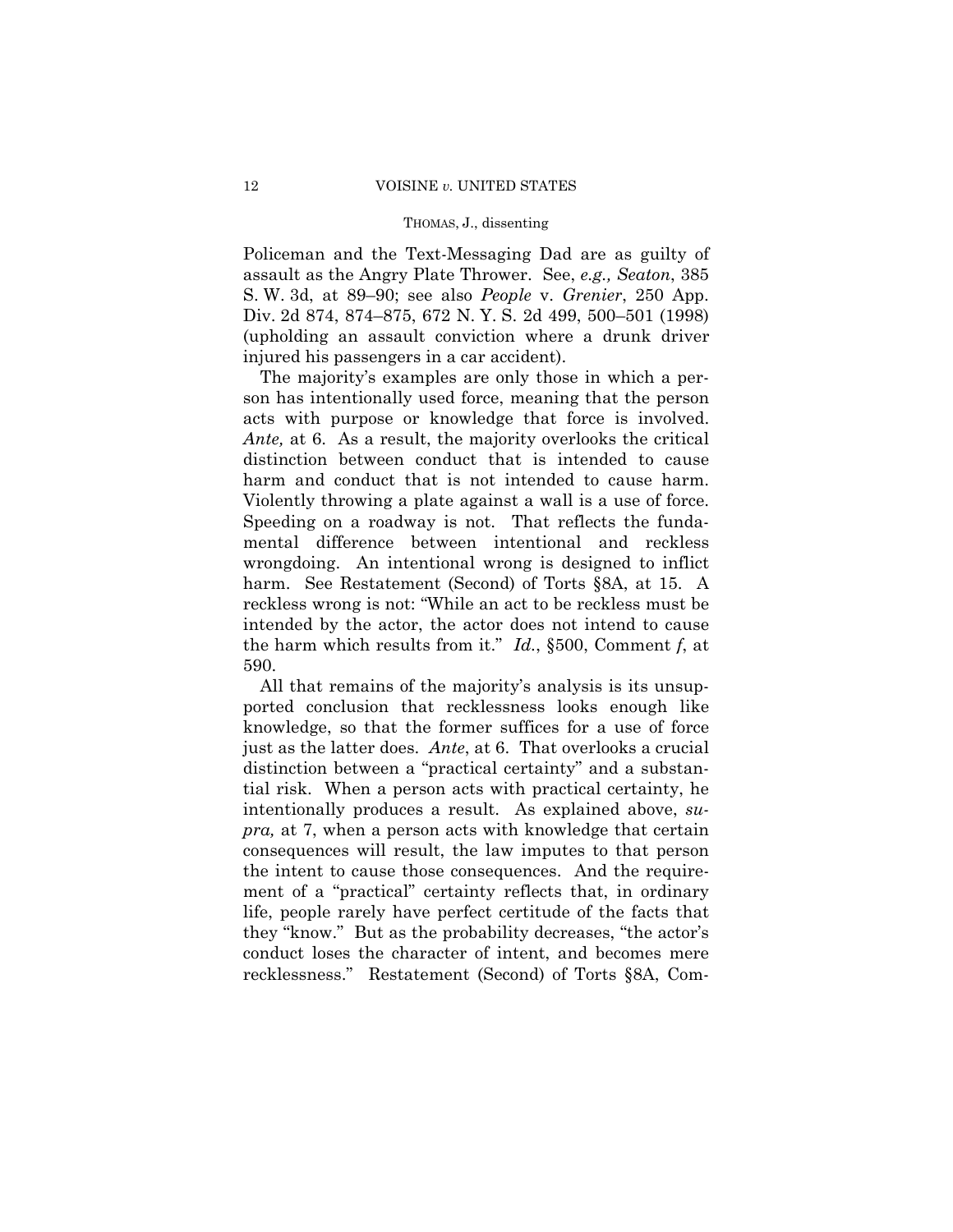ment *b*, at 15. And the distinction between intentional and reckless conduct is key for defining "use." When a person acts with a practical certainty that he will employ force, he intends to cause harm; he has actively employed force for an instrumental purpose, and that is why we can fairly say he "uses" force. In the case of reckless wrongdoing, however, the injury the actor has caused is just an accidental byproduct of inappropriately risky behavior; he has not actively employed force.

In sum, "use" requires the intent to employ the thing being used. And in law, that intent will be imputed when a person acts with practical certainty that he will actively employ that thing. Merely disregarding a risk that a harm will result, however, does not supply the requisite intent.

2

 tional," and it cannot be merely "accident[al]." *Ante,* at 5–7. To limit its definition of "use," the majority adds two additional requirements. The conduct must be "voli-These additional requirements will cause confusion, and neither will limit the breadth of the majority's adopted understanding of a "use of physical force."

First, the majority requires that the use of force must be "volitional," so that "an involuntary motion, even a powerful one, is not naturally described as an active employment of force." *Ante,* at 5–6. The majority provides two examples:

1. The Soapy-Handed Husband: "[A] person with soapy hands loses his grip on a plate, which then shatters and cuts his wife." *Ante,* at 6.

2. The Chivalrous Door Holder: "[A] person lets slip a door that he is trying to hold open for his girlfriend." *Ibid.* 

In the majority's view, a husband who loses his grip on a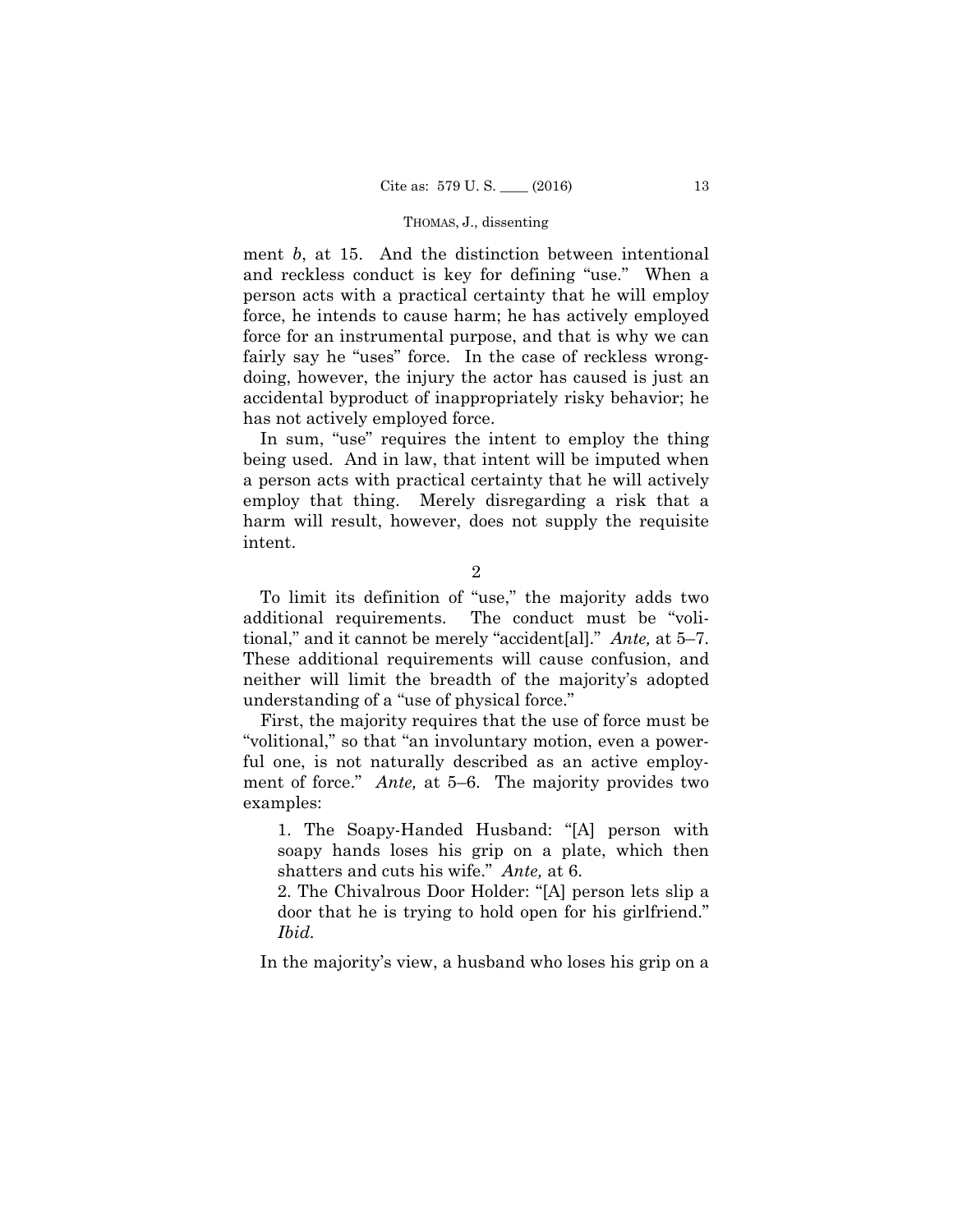plate or a boyfriend who lets the door slip has not engaged in a volitional act creating force. *Ibid.* The majority distinguishes this "volitional" act requirement from the "mental state of intention, knowledge, or recklessness with respect to the harmful consequences of his volitional conduct." *Ibid.* The Angry Plate Thrower—unlike the Soapy-Handed Husband or Chivalrous Door Holder—has engaged in a volitional act, even if he did not intend to hurl the plate at his wife. *Ibid.* 

The majority's use of "volitional" is inconsistent with its traditional legal definition. The husband who drops a dish on his wife's foot and the boyfriend who loses his grip while holding the door have acted volitionally. "[A]n 'act,' as that term is ordinarily used, is a voluntary contraction of the muscles, and nothing more." Prosser and Keeton §8, at 34; see also Model Penal Code §2.01 (defining the voluntary act requirement). For the plate and door examples not to be volitional acts, they would need to be unwilled muscular movements, such as a person who drops the plate because of a seizure.

In calling the force in these cases nonvolitional, the majority has confounded the minimum *mens rea* generally necessary to trigger criminal liability (recklessness) with the requirement that a person perform a volitional act. Although all involuntary actions are blameless, not all blameless conduct is involuntary.

What the majority means to say is that the men did not *intentionally* employ force, a requirement materially different from a volitional act. And this requirement poses a dilemma for the majority. Recklessly unleashing a force that recklessly causes physical injury—for example, a police officer speeding through the intersection without triggering his lights and siren—is an assault in States that follow the Model Penal Code. See *supra,* at 9. If the majority's rule is to include *all* reckless assault, then the majority must accept that the Text-Messaging Dad is as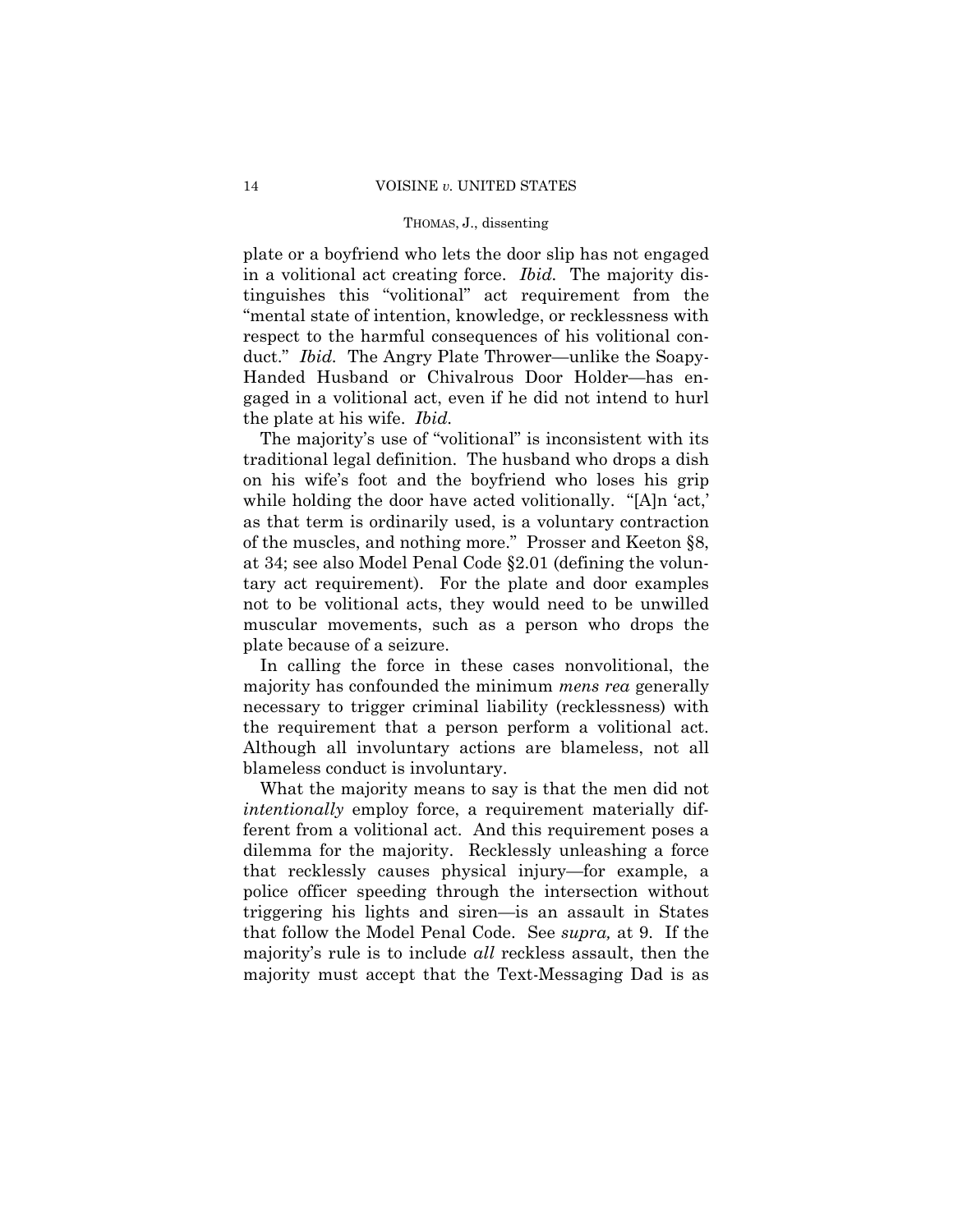guilty of using force against his son as the husband who angrily throws a plate toward his wife—an implausible result. Alternatively, the majority must acknowledge that its "volitional" act requirement is actually a requirement that the use of force be intentional, even if that intentional act of violence results in a recklessly caused, but unintended, injury. The majority, of course, refuses to do so because that approach would remove many assault convictions, especially in the many States that have adopted the Model Penal Code, from the sweep of the federal statute. Thus, the majority is left misapplying basic principles of criminal law to rationalize why all "assault" under the Model Penal Code constitutes the "use of physical force" under §921(a)(33)(A)(ii).

Second and relatedly, the majority asserts that a use of force cannot be merely accidental. But this gloss on what constitutes a use of force provides no further clarity. The majority's attempt to distinguish "recklessness" from an "accident," *ante*, at 7, is an equivocation on the meaning of "accident." An accident can mean that someone was blameless—for example, a driver who accidentally strikes a deer that darts into a roadway. But an accident can also refer to the fact that the result was unintended: A car accident is no less an "accident" just because a driver acted negligently or recklessly. Neither labeling an act "volitional" nor labeling it a mere "accident" will rein in the majority's overly broad understanding of a "use of physical force."

\* \* \*

 could have written §921(a)(33)(A)(ii) in different language. If Congress wanted to sweep in all reckless conduct, it Congress might have prohibited the possession of firearms by anyone convicted under a state law prohibiting assault or battery. Congress could also have used language tracking the Model Penal Code by saying that a conviction must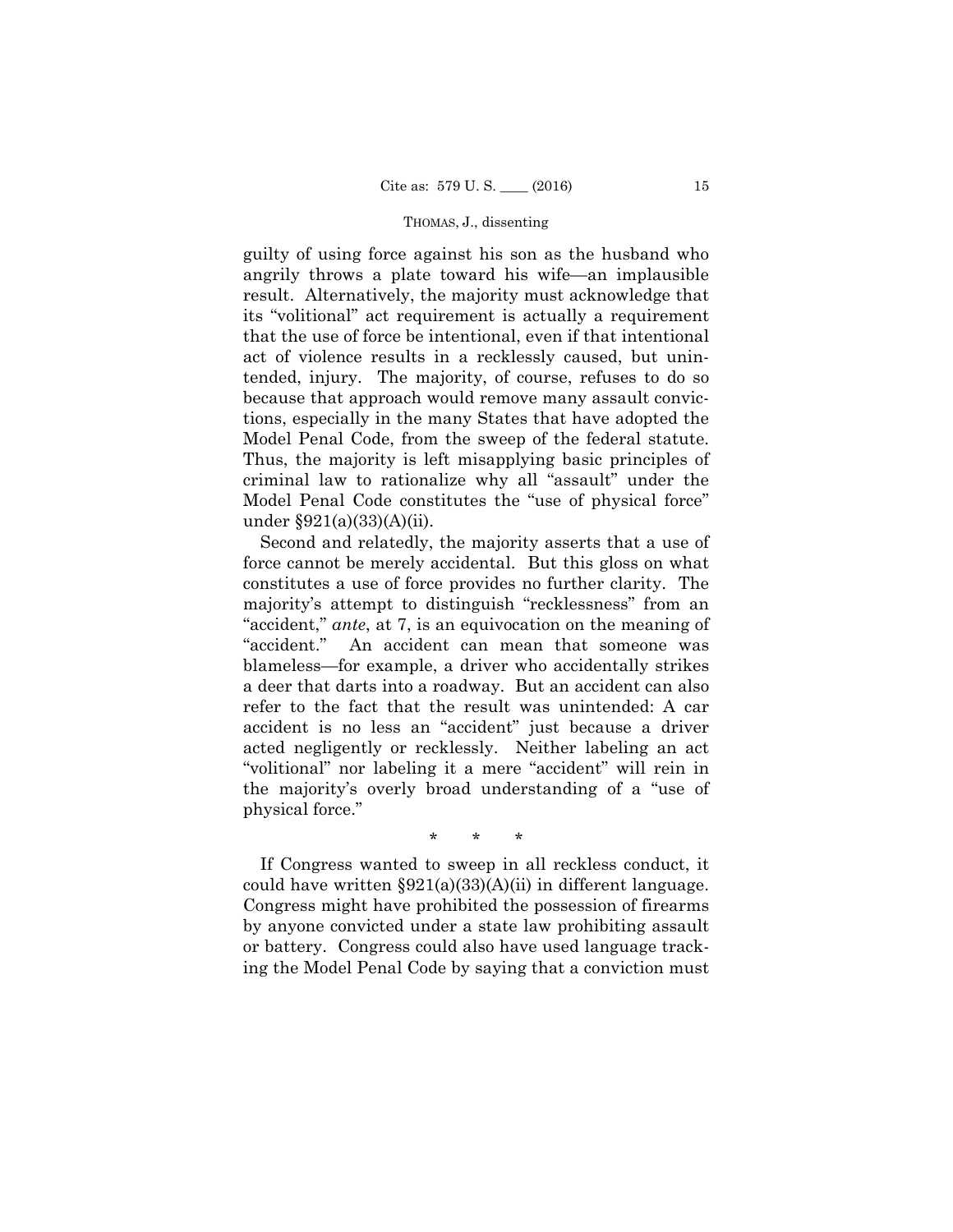have, as an element, "the intentional, knowing, or reckless causation of physical injury." But Congress instead defined a "misdemeanor crime of domestic violence" by requiring that the offense have "the use of physical force." And a "use of physical force" has a well-understood meaning applying only to intentional acts designed to cause harm.

## III

Even assuming any doubt remains over the reading of "use of physical force," the majority errs by reading the statute in a way that creates serious constitutional problems. The doctrine of constitutional avoidance "command[s] courts, when faced with two plausible constructions of a statute—one constitutional and the other unconstitutional—to choose the constitutional reading." *Northwest Austin Municipal Util. Dist. No. One* v. *Holder*, 557 U. S. 193, 213 (2009) (THOMAS, J., concurring in judgment in part and dissenting in part) (internal quotation marks omitted). Section  $922(g)(9)$  is already very broad. It imposes a lifetime ban on gun ownership for a single intentional nonconsensual touching of a family member. A mother who slaps her 18-year-old son for talking back to her—an intentional use of force—could lose her right to bear arms forever if she is cited by the police under a local ordinance. The majority seeks to expand that already broad rule to any reckless physical injury or nonconsensual touch. I would not extend the statute into that constitutionally problematic territory.

The Second Amendment protects "the right of the people to keep and bear Arms." In *District of Columbia* v. *Heller*, 554 U. S. 570, 624, 627, 635 (2008), the Court held that the Amendment protects the right of all law-abiding citizens to keep and bear arms that are in common use for traditionally lawful purposes, including self-defense. And in *McDonald* v. *Chicago*, 561 U. S. 742 (2010), the Court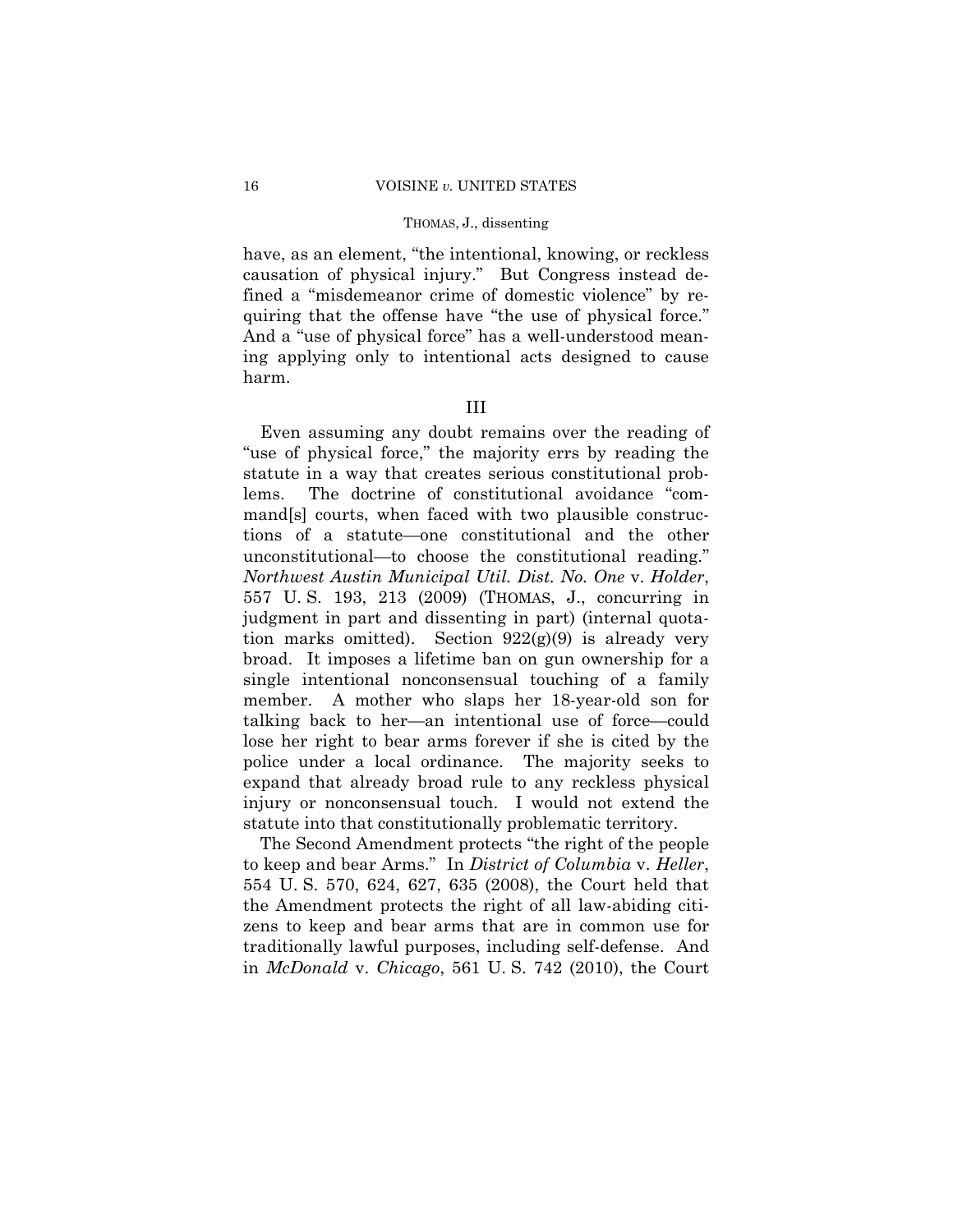held that the right to keep and bear arms is a fundamental right. See *id.,* at 767–778; *id.,* at 806 (THOMAS, J., concurring in part and concurring in judgment).

The protections enumerated in the Second Amendment, no less than those enumerated in the First, are not absolute prohibitions against government regulation. *Heller*, 554 U. S., at 595, 626–627. Traditionally, States have imposed narrow limitations on an individual's exercise of his right to keep and bear arms, such as prohibiting the carrying of weapons in a concealed manner or in sensitive locations, such as government buildings. *Id.,* at 626–627; see, *e.g., State* v. *Kerner*, 181 N. C. 574, 578–579, 107 S. E. 222, 225 (1921). But these narrow restrictions neither prohibit nor broadly frustrate any individual from generally exercising his right to bear arms.

Some laws, however, broadly divest an individual of his Second Amendment rights. *Heller* approved, in dicta, laws that prohibit dangerous persons, including felons and the mentally ill, from having arms. 554 U. S.*,* at 626. These laws are not narrow restrictions on the right because they prohibit certain individuals from exercising their Second Amendment rights at all times and in all places. To be constitutional, therefore, a law that broadly frustrates an individual's right to keep and bear arms must target individuals who are beyond the scope of the "People" protected by the Second Amendment.

 because they pleaded guilty to misdemeanors. *Ante,* at 1 Section 922(g)(9) does far more than "close [a] dangerous loophole" by prohibiting individuals who had committed felony domestic violence from possessing guns simply (internal quotation marks omitted). It imposes a lifetime ban on possessing a gun for *all* nonfelony domestic offenses, including so-called infractions or summary offenses. §§921(a)(33)(A)(ii), 922(g)(9); 27 CFR §478.11 (2015) (defining a misdemeanor crime of domestic violence to include crimes punishable only by a fine). These infractions, like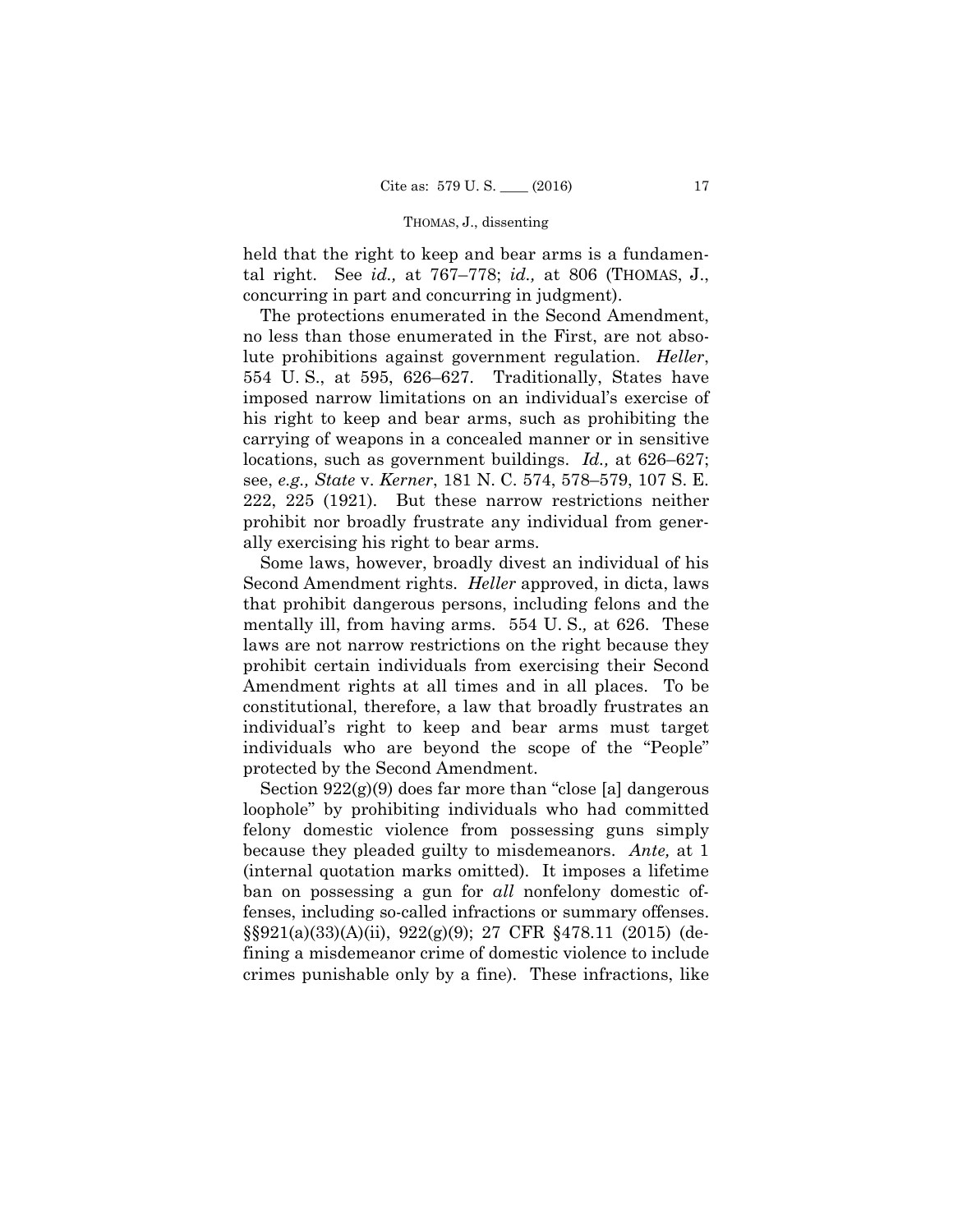traffic tickets, are so minor that individuals do not have a right to trial by jury. See *Lewis* v. *United States*, 518 U. S. 322, 325–326 (1996).

Today the majority expands  $\S 922(g)(9)$ 's sweep into patently unconstitutional territory. Under the majority's reading, a single conviction under a state assault statute for recklessly causing an injury to a family member—such as by texting while driving—can now trigger a lifetime ban on gun ownership. And while it may be true that such incidents are rarely prosecuted, this decision leaves the right to keep and bear arms up to the discretion of federal, state, and local prosecutors.

We treat no other constitutional right so cavalierly. At oral argument the Government could not identify any other fundamental constitutional right that a person could lose forever by a single conviction for an infraction punishable only by a fine. Tr. of Oral Arg. 36–40. Compare the First Amendment. Plenty of States still criminalize libel. See, *e.g.,* Ala. Code. §13A–11–160 (2015); Fla. Stat. §836.01 (2015); La. Rev. Stat. Ann. §14:47 (West 2016); Mass. Gen. Laws, ch. 94, §98C (2014); Minn. Stat. §609.765 (2014); N. H. Rev. Stat. Ann. §644:11 (2007); Va. Code Ann. §18.2–209 (2014); Wis. Stat. §942.01 (2005). I have little doubt that the majority would strike down an absolute ban on publishing by a person previously convicted of misdemeanor libel. In construing the statute before us expansively so that causing a single minor reckless injury or offensive touching can lead someone to lose his right to bear arms forever, the Court continues to "relegat[e] the Second Amendment to a second-class right." *Friedman* v. *Highland Park*, 577 U. S. \_\_\_, \_\_\_ (2015) (THOMAS, J., dissenting from denial of certiorari) (slip op., at 6).

\* \* \*

In enacting §922(g)(9), Congress was not worried about